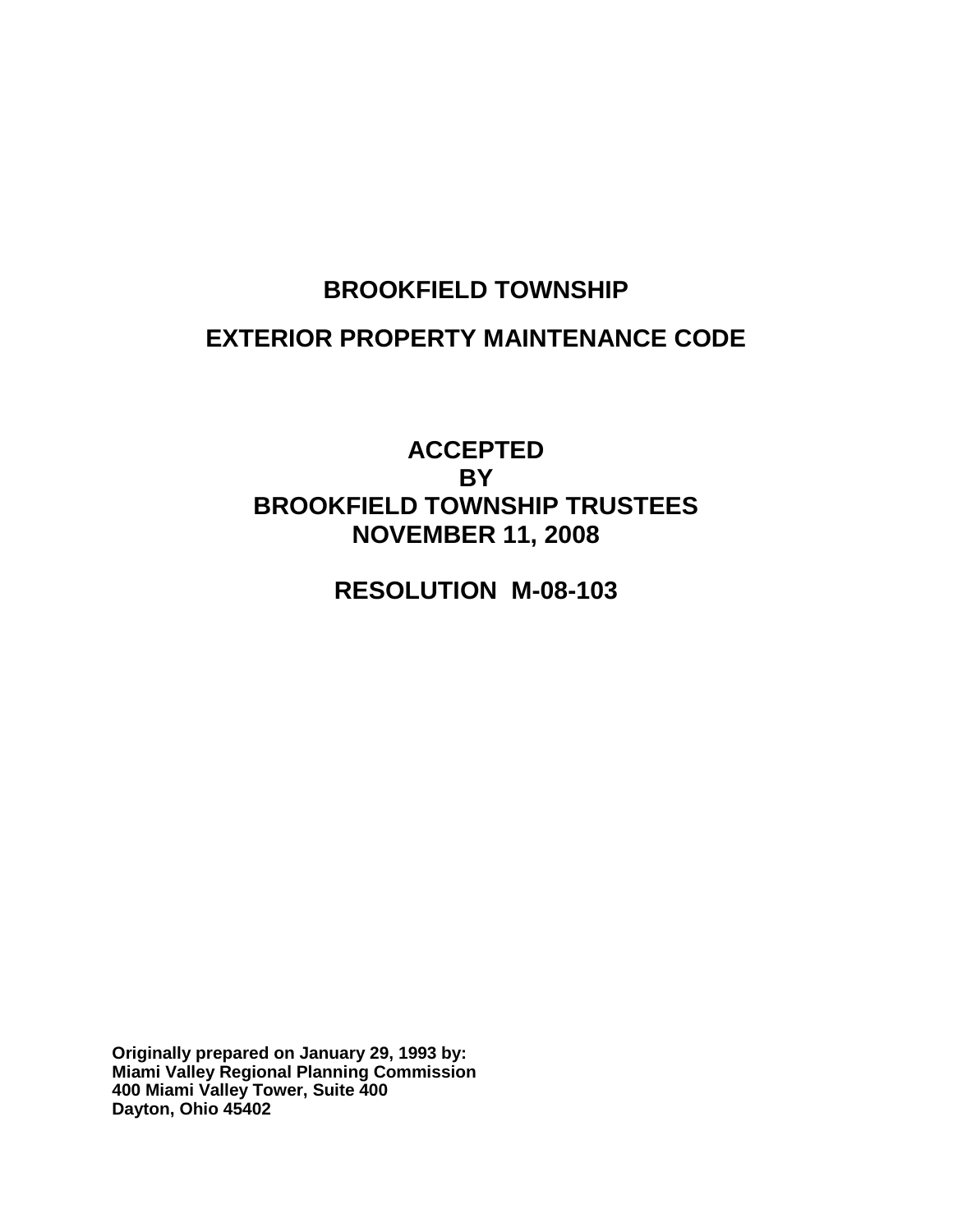# **BROOKFIELD TOWNSHIP EXTERIOR PROPERTY MAINTENANCE CODE**

# **TABLE OF CONTENTS**

#### **Page**

| <b>ARTICLE I</b>   | Section 1.01                                                                                 |                                                                                                                                                                                         |  |
|--------------------|----------------------------------------------------------------------------------------------|-----------------------------------------------------------------------------------------------------------------------------------------------------------------------------------------|--|
| <b>ARTICLE II</b>  | Section 2.01                                                                                 |                                                                                                                                                                                         |  |
| <b>ARTICLE III</b> | DEFINITIONS<br>Section 3.01<br>Section 3.02                                                  |                                                                                                                                                                                         |  |
| <b>ARTICLE IV</b>  | Section 4.01<br>Section 4.02<br>Section 4.03                                                 | <b>Application of Exterior Property</b>                                                                                                                                                 |  |
|                    | Section 4.04<br>Section 4.05<br>Section 4.06<br>Section 4.07<br>Section 4.08<br>Section 4.09 |                                                                                                                                                                                         |  |
|                    | Section 4.10<br>Section 4.11<br>Section 4.12                                                 | <b>Exterior Property Maintenance</b><br>Abatement of Nuisance By Township                                                                                                               |  |
|                    | Section 4.13<br>Section 4.14<br>Section 4.15<br>Section 4.99                                 | Abandonment of Construction Project  IV-7                                                                                                                                               |  |
| <b>ARTICLE V</b>   | STANDARDS.<br>Section 5.01<br>Section 5.02<br>Section 5.03<br>Section 5.04<br>Section 5.05   | RESIDENTIAL EXTERIOR PROPERTY MAINTENANCE<br>Application of Maintenance Standards  V-1<br><b>Structural Soundness and Maintenance</b><br>Exterior Property and Structure Exteriors  V-2 |  |
|                    | Section 5.06<br>Section 5.07                                                                 |                                                                                                                                                                                         |  |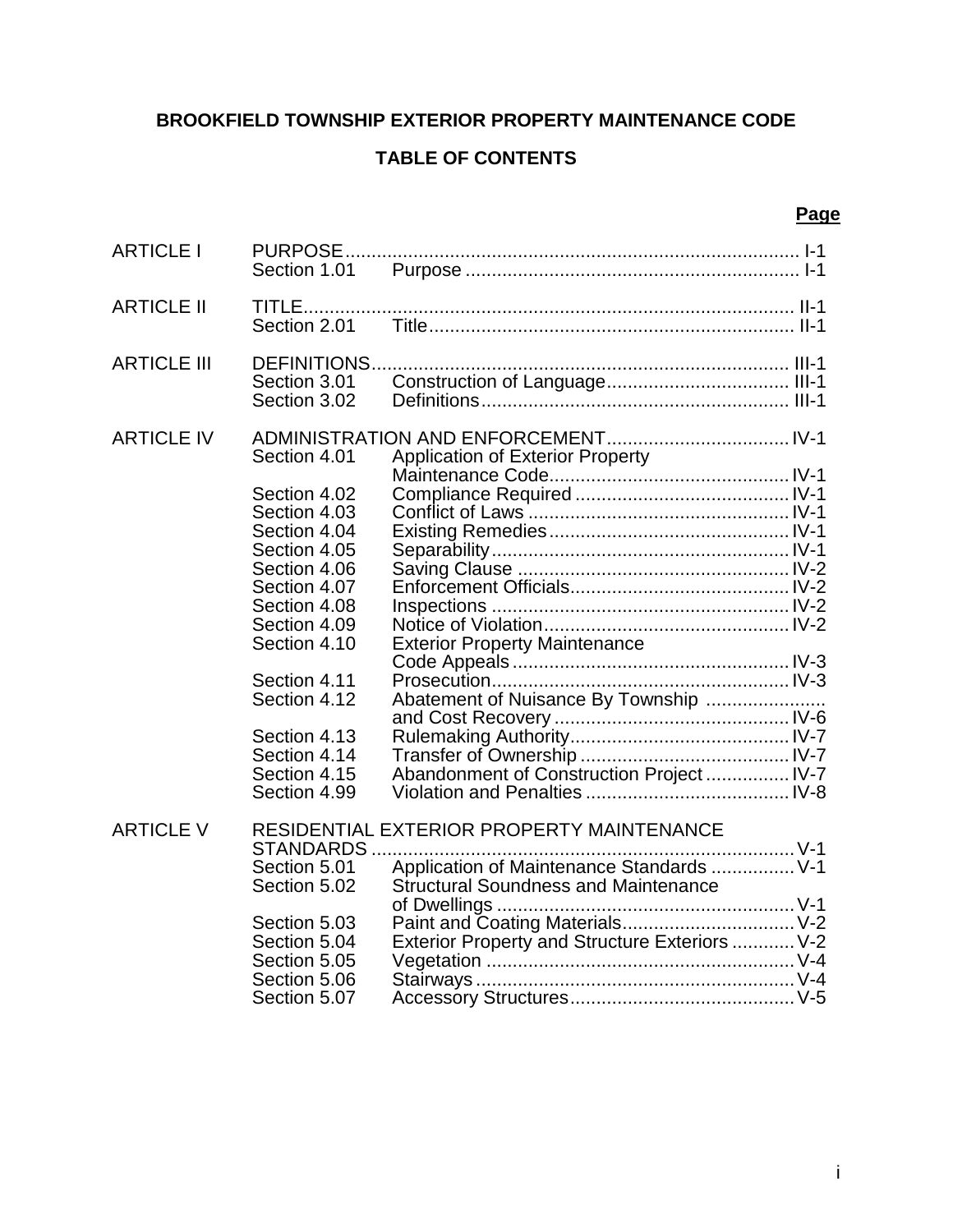# **Page**

| <b>ARTICLE VI</b>  | <b>COMMERCIAL EXTERIOR PROPERTY MAINTENANCE</b> |                                                  |  |  |
|--------------------|-------------------------------------------------|--------------------------------------------------|--|--|
|                    | Section 6.01                                    |                                                  |  |  |
|                    | Section 6.02                                    | <b>Structural Soundness and Maintenance</b>      |  |  |
|                    |                                                 |                                                  |  |  |
|                    | Section 6.03                                    |                                                  |  |  |
|                    | Section 6.04                                    | Exterior Property and Structure Exteriors  VI-3  |  |  |
|                    | Section 6.05                                    |                                                  |  |  |
|                    | Section 6.06                                    |                                                  |  |  |
|                    | Section 6.07                                    |                                                  |  |  |
| <b>ARTICLE VII</b> | <b>INDUSTRIAL EXTERIOR PROPERTY</b>             |                                                  |  |  |
|                    |                                                 |                                                  |  |  |
|                    |                                                 |                                                  |  |  |
|                    | Section 7.02                                    | <b>Structural Soundness and Maintenance</b>      |  |  |
|                    |                                                 |                                                  |  |  |
|                    | Section 7.03                                    | Paint and Coating Materials VII-2                |  |  |
|                    | Section 7.04                                    | Exterior Property and Structure Exteriors  VII-2 |  |  |
|                    | Section 7.05                                    |                                                  |  |  |
|                    | Section 7.06                                    |                                                  |  |  |
|                    | Section 7.07                                    |                                                  |  |  |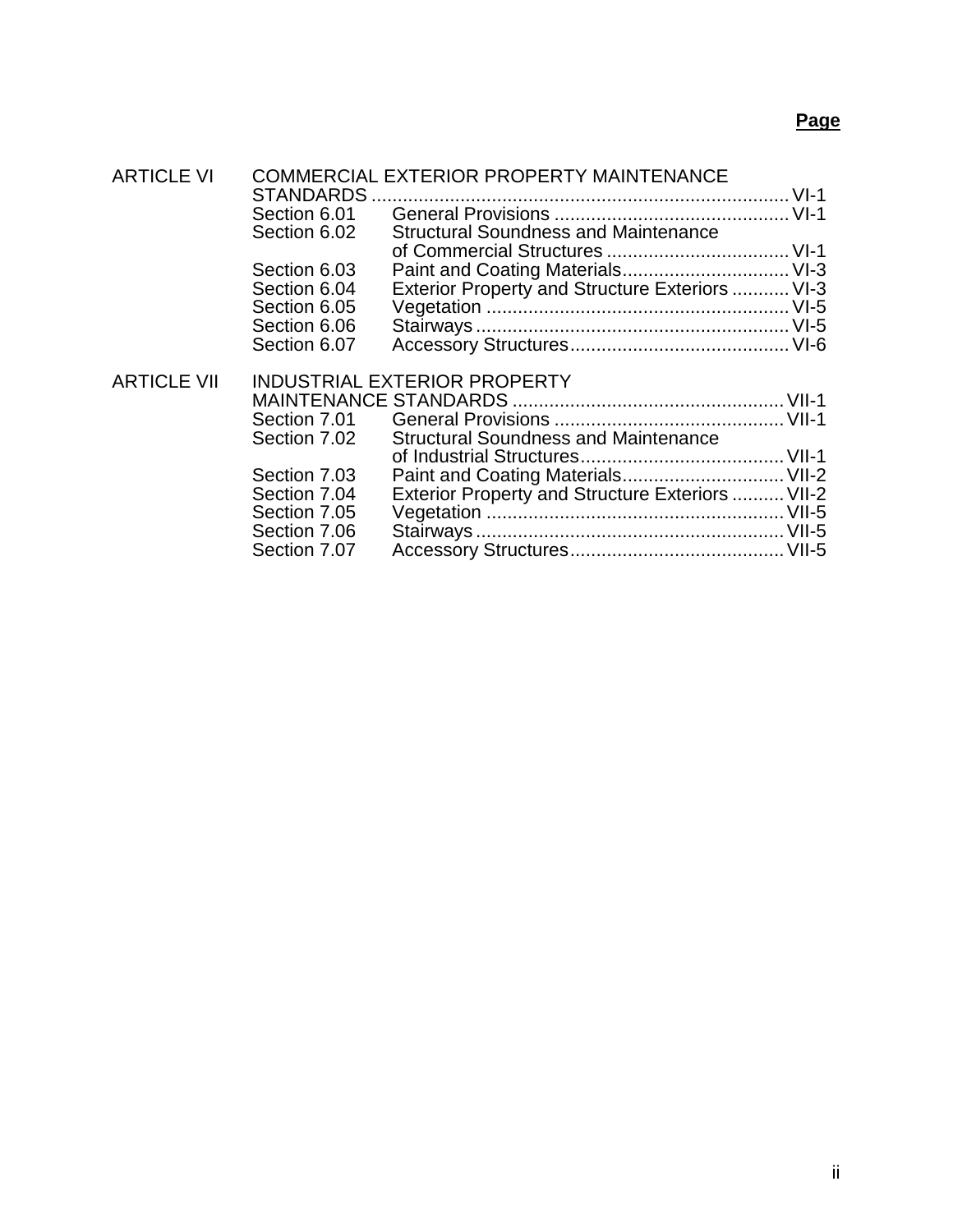# **ARTICLE I**

#### **PURPOSE**

#### **1.01 PURPOSE**

The purpose of this exterior property maintenance code is to protect the public health, safety, morals and general welfare as it pertains to premises and buildings used for residential, commercial, and industrial purposes. This protection is hereinafter provided by:

- A. Establishing minimum standards for maintaining residential, commercial and industrial environmental quality to preserve and achieve the presentable appearance of existing structures and premises; avoiding blighting effects of the substandard maintenance of structures and premises and its negative impact on the value of surrounding properties; and eliminating hazardous conditions;
- B. Fixing the responsibilities of owners, operators and occupants of structures and their premises; and
- C. Providing for administration, enforcement and penalties.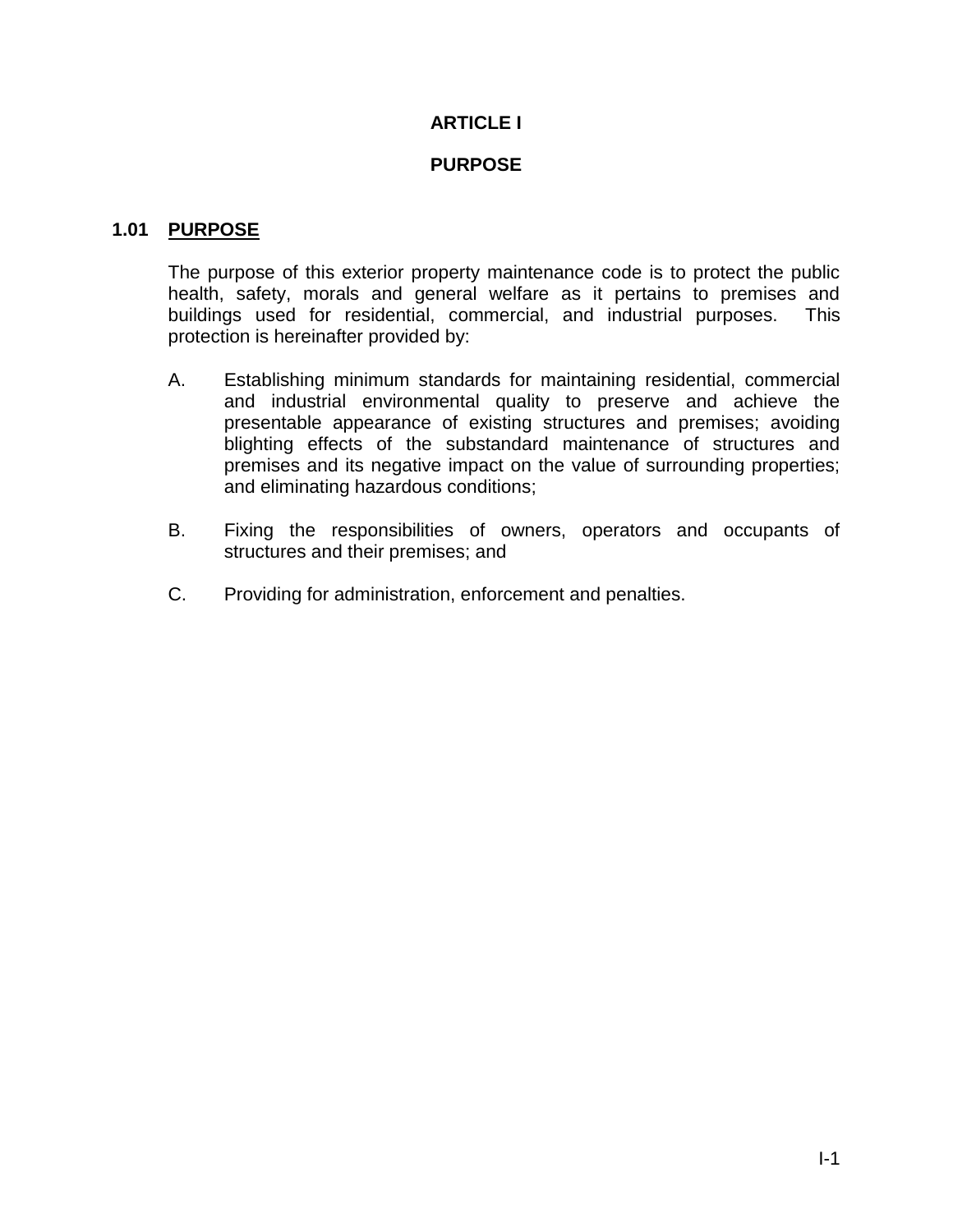# **ARTICLE II**

# **TITLE**

# **2.01 TITLE**

This Code shall be known as "The Brookfield Township Exterior Property Maintenance Code" and is herein referred to as above or as the "Exterior Property Maintenance Code" or "This Code."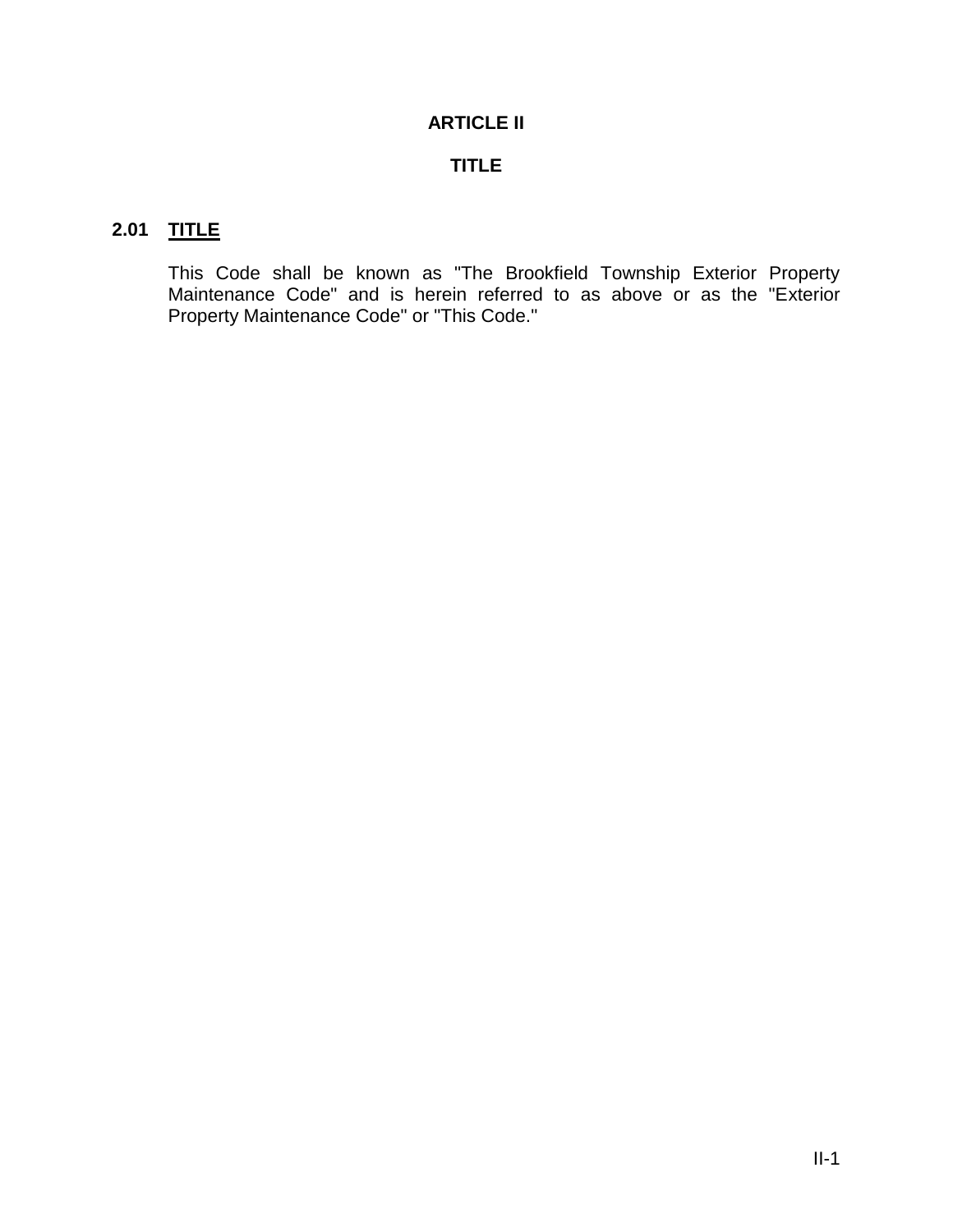#### **ARTICLE III**

#### **DEFINITIONS**

#### **3.01 CONSTRUCTION OF LANGUAGE**

For the purpose of this Exterior Property Maintenance Code certain terms or words shall be interpreted as follows:

- A. Words used in the singular shall include the plural, and the plural the singular;
- B. Words used in the present tense shall include the future tense;
- C. Words in the masculine gender shall include the feminine and neuter;
- D. The word "shall" is mandatory and not discretionary;
- E. The word "may" is permissive;
- F. The phrase "used for" shall include the phrases "arranged for," "designed for," "intended for," "maintained for," and "occupied for;"
- G. The word "person" includes a firm, association, organization, partnership, trust, company, or corporation as well as an individual; and
- H. The word "dwelling" includes the word "residence."

#### **3.02 DEFINITIONS**

All words used in this Exterior Property Maintenance Code shall have their customary meanings, except those specifically defined in this Section.

BUILDING CODE: The most current edition of the State of Ohio building code, or such other code as may be officially designated by the Trumbull County Commissioners for the regulation of construction, alteration, addition, repair, removal, demolition, use, location, occupancy, and maintenance of all buildings and structures.

**DWELLING:** Any permanent building or structure which is wholly or partly used or intended to be used for living by human occupants.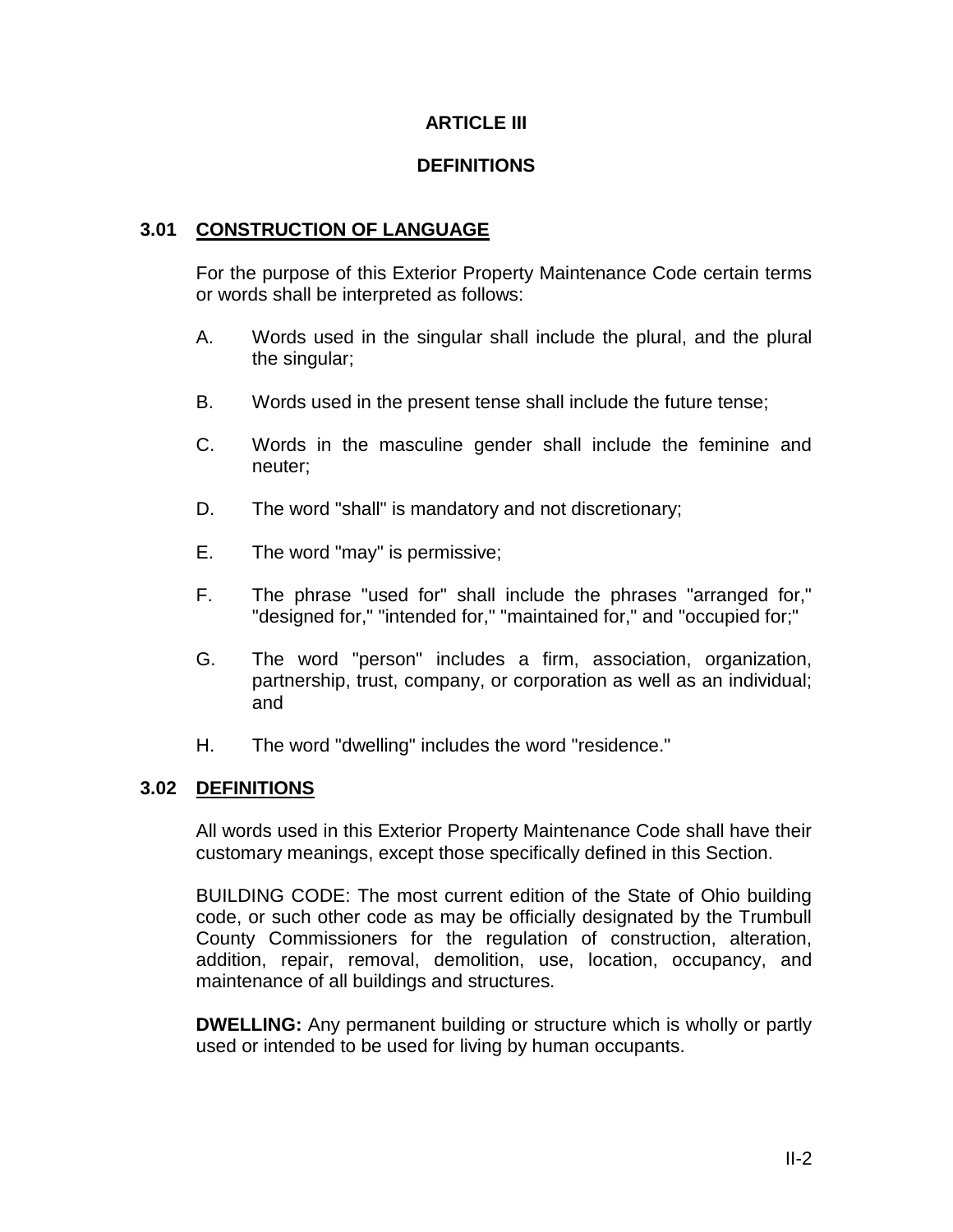EXTERIOR PROPERTY AREAS: The open space on the premises and on adjoining property under the control of owners or operators of such premises.

JUNK OR INOPERABLE VEHICLE: A vehicle, including but not limited to cars, trucks, buses, trailers, and boats, shall be deemed a junk or inoperable vehicle whenever any of the following occur:

- A. The vehicle is without a valid current registration decal and/or license plate or it does not meet Ohio Revised Code Title 45 requirements for operation of a vehicle on a public street;
- B. The vehicle is apparently inoperable;
- C. The vehicle is without fully inflated tires and/or has any type of support under it;
- D. The vehicle has a substantially damaged or missing window, windshield, door, motor, transmission, or other similar major part.

**STRUCTURE:** Anything constructed or erected, the use of which requires location on the ground, or attachment to something having a fixed location on the ground. Among other things, structures include buildings, mobile homes, swimming pools, walls and fences.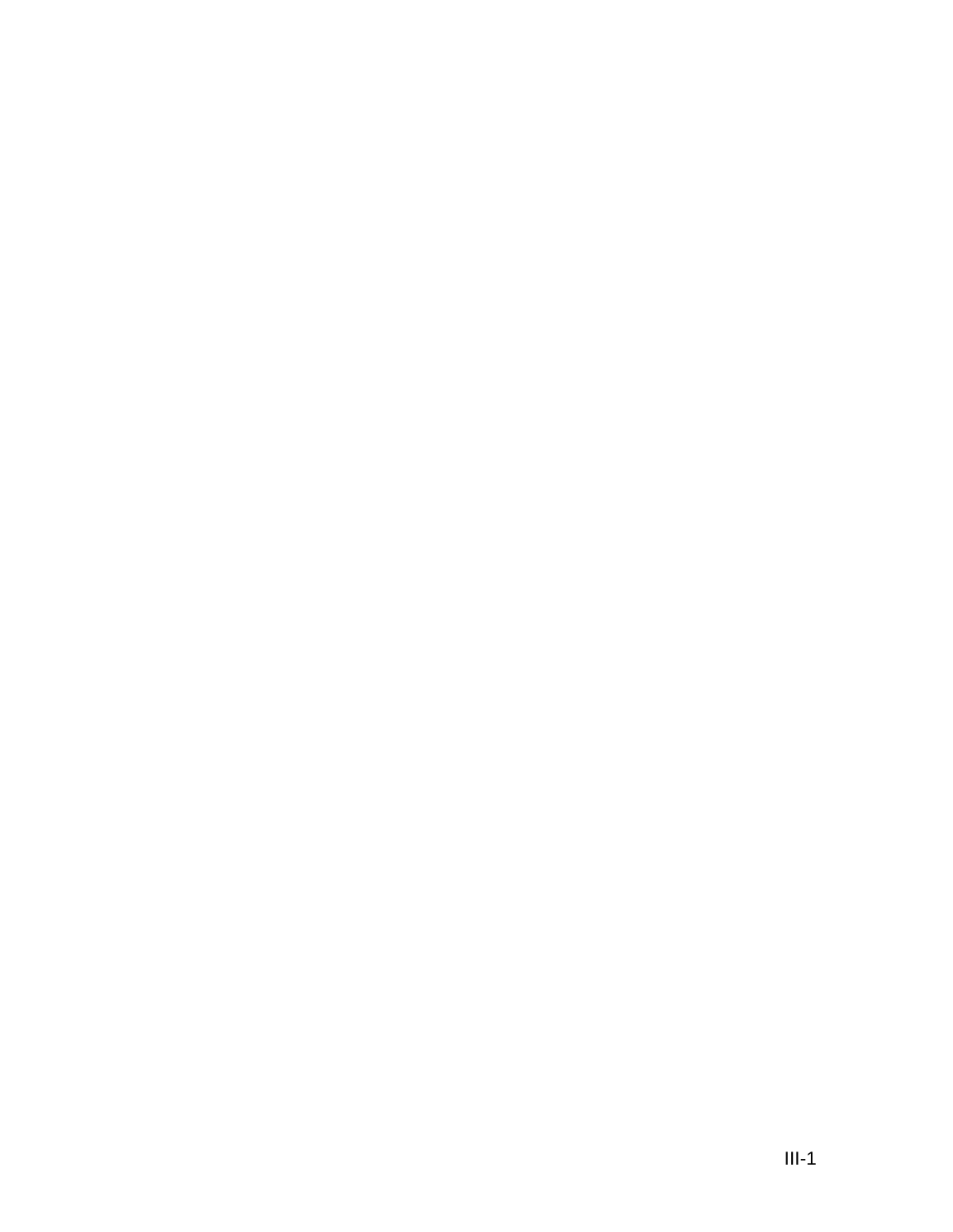#### **ARTICLE IV**

#### **ADMINISTRATION AND ENFORCEMENT**

#### **4.01 APPLICATION OF EXTERIOR PROPERTY MAINTENANCE CODE**

The provisions of the Exterior Property Maintenance Code shall apply to all premises and structures within Brookfield Township used for human habitation, commercial purposes, or industrial purposes which are now or may become in the future substandard with respect to structure, maintenance, proper drainage and sanitary conditions, or other similar conditions which otherwise constitute a public nuisance. The existence of such conditions, factors or characteristics adversely affects public health, safety, morals and general welfare and leads to the continuation, extension and aggravation of blight and its attendant negative effect on surrounding property values. Therefore, adequate protection of the public requires the establishment and enforcement of these properly maintenance standards.

#### **4.02 COMPLIANCE REQUIRED**

Every portion of a building or premises used or intended to be used for residential, commercial, or industrial purposes, shall comply with the provisions of this Exterior Property Maintenance Code, irrespective of when such building has been constructed, altered or repaired, or premises occupied, except as hereinafter provided.

#### **4.03 CONFLICT OF LAWS**

In any case where a provision of this Exterior Property Maintenance Code is found to be in conflict with a provision of any zoning, building, fire, safety or health regulation or other regulation, the provision which establishes the higher standard for the promotion and protection of the safety and health of the people shall prevail.

#### **4.04 EXISTING REMEDIES**

Nothing in this Exterior Property Maintenance Code shall be deemed to abolish, impair, or prevent the execution of any existing remedies of Brookfield Township or its officers or agents related to the abatement of a public nuisance.

#### **4.05 SEPARABILITY**

If any section, subsection, paragraph, sentence, clause or phrase of this Exterior Property Maintenance Code is declared invalid for any reason whatsoever, such decision shall not affect the remaining portions of this Exterior Property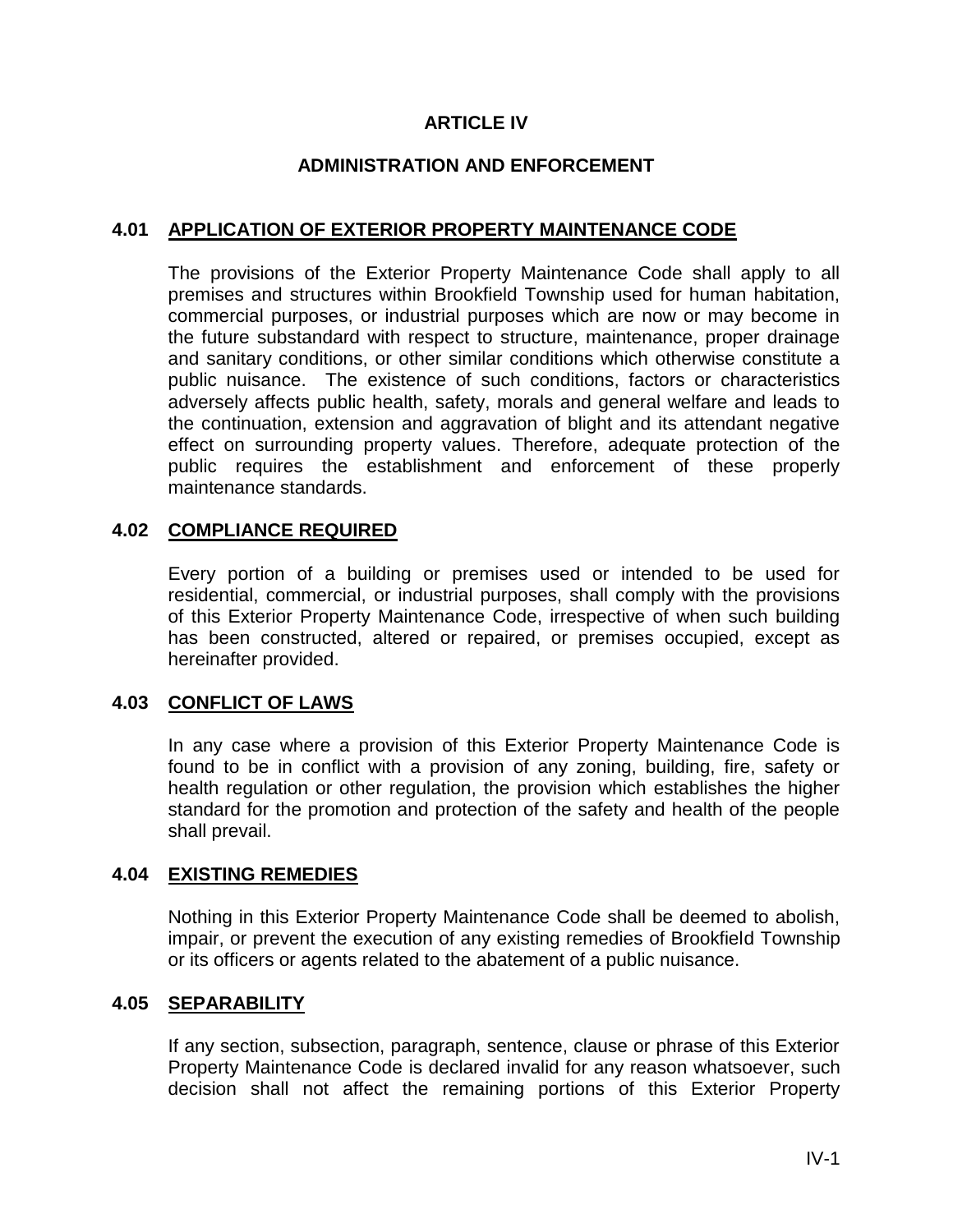Maintenance Code, which shall continue in full force and effect, and to this end the provisions of this Exterior Property Maintenance Code are hereby declared to be severable.

# **4.06 SAVING CLAUSE**

This Exterior Property Maintenance Code shall not affect violations of any other resolution, ordinance, code or regulation existing prior to the effective date of this Exterior Property Maintenance Code, and any violation of such shall be governed and shall continue to be punishable to the full extent of the law under the provisions of those ordinances, codes or regulations in effect at the time the violation was committed.

# **4.07 ENFORCEMENT OFFICIALS**

- A. Enforcement Officers. The Township Trustees shall assign the duties of administering and enforcing this Code to the Enforcement Officer. The Enforcement Officer may call upon any department, division or contractor of the Township for whatever assistance may be necessary to abate a violation of this Code.
- B. Liability. No officer, agent or employee of Brookfield Township shall be personally liable for any damage that may accrue to persons or property as a result of any act required or permitted in the discharge of his duties under this Code.

#### **4.08 INSPECTIONS**

The Enforcement Officer is authorized to make inspections of building exteriors and premises located within Brookfield Township for purposes of enforcing the provisions of this Exterior Property Maintenance Code. For the purpose of making such inspections, and upon showing appropriate identification, the Enforcement Officer is hereby authorized to examine and survey at any reasonable hour all residential, commercial, industrial and other premises.

#### **4.09 NOTICE OF VIOLATION**

- A. Content. Whenever the Enforcement Officer determines that there is a violation of the provisions of this Code, he may give notice of such violation to the person or persons responsible therefore and order compliance, as hereinafter provided. Such notice and order shall:
	- 1) Be in writing;
	- 2) Include a description of the real estate sufficient for identification;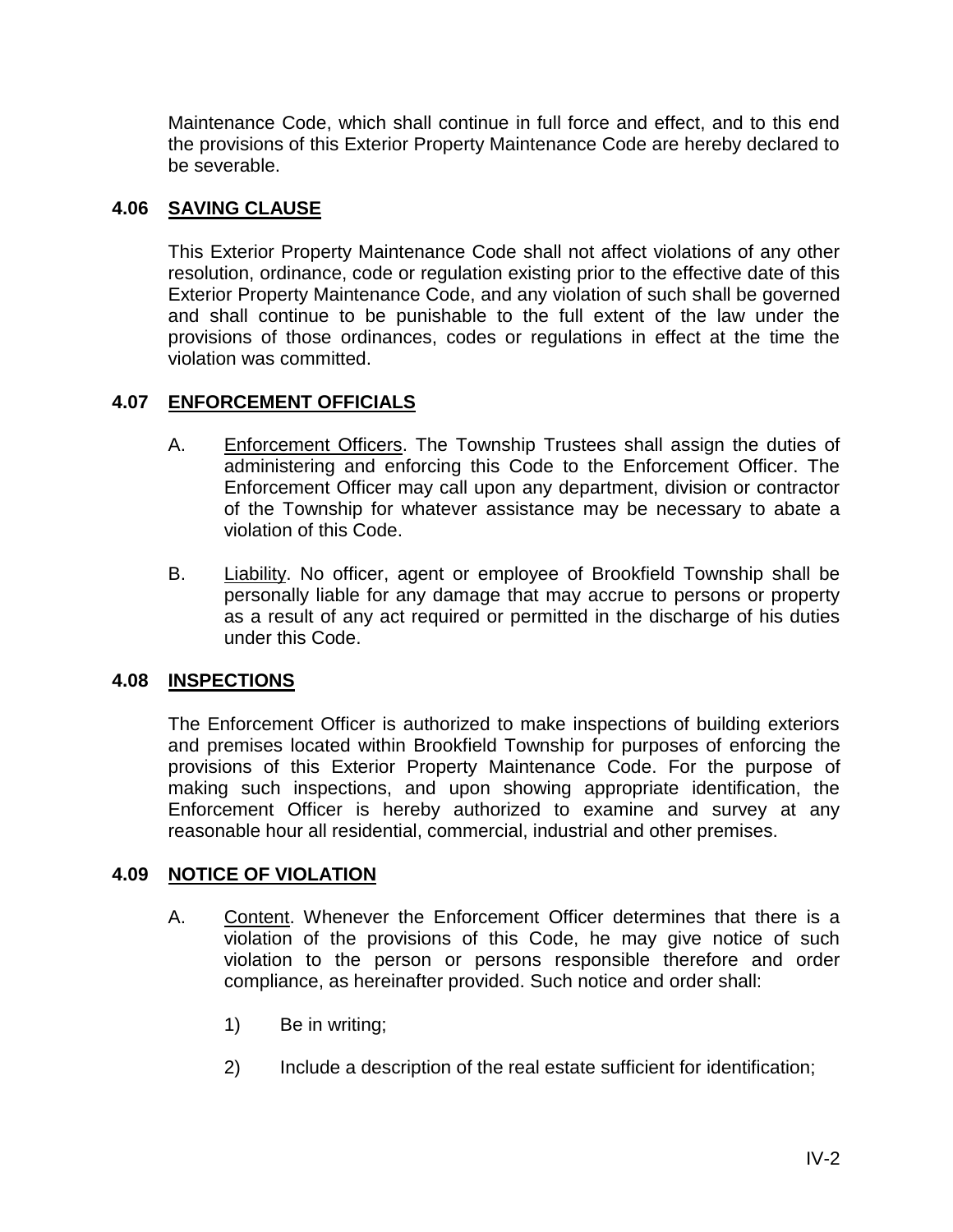- 3) Include a statement of the reason or reasons why it is being issued;
- 4) Include a correction order allowing a reasonable time for the repairs and improvements required to bring the property into compliance with the provisions of This Code; and
- 5) State the right of the violator to file an appeal of the notice with the Maintenance Code Appeals Board within ten (10) days of receipt of the notice.
- B. Service: A notice of violation shall be deemed to be properly served if one (1) or more of the following methods are used:
	- 1) By personal delivery to the owner or occupant of the premises or by leaving the notice at the premises with a person of suitable age and discretion; or
	- 2) By certified mail deposited in the United States Post Office addressed to the person or persons responsible at his/their last known address, with return receipt requested. If a certified mail envelope is returned with endorsement showing that the envelope is unclaimed, then service shall be sent by ordinary mail and the mailing shall be evidenced by a certificate of mailing which shall be filed by the Enforcement Officer. Service shall be deemed filed by the Enforcement Officer. complete when the fact of mailing is entered of record, provided that the ordinary mail envelope is not returned by the postal authorities with an endorsement showing failure of delivery; or
	- 3) By posting a copy of the notice form in a conspicuous place on the premises found in violation and publishing a legal notice in a newspaper of general circulation in the Township. The legal notice shall identify the owners of the property, the last address, if known, of the owners, the parcel identification, the location and nature of the violation.

#### **4.10 EXTERIOR PROPERTY MAINTENANCE CODE APPEALS**

A. Appeals Board. To implement the purposes and requirements of this Exterior Property Maintenance Code, there is hereby created the Exterior Property Maintenance Code Appeals Board, hereinafter referred to as the Board. The Brookfield Township Board of Trustee shall appoint five (5) members as the Exterior Property Maintenance Code Appeals Board. The Brookfield Township Board of Trustees may appoint two alternate members to such Appeals Board. All members of such Appeals Board shall be residents of the unincorporated area of Trumbull Township. The terms of all regular members shall be of such length and so arranged that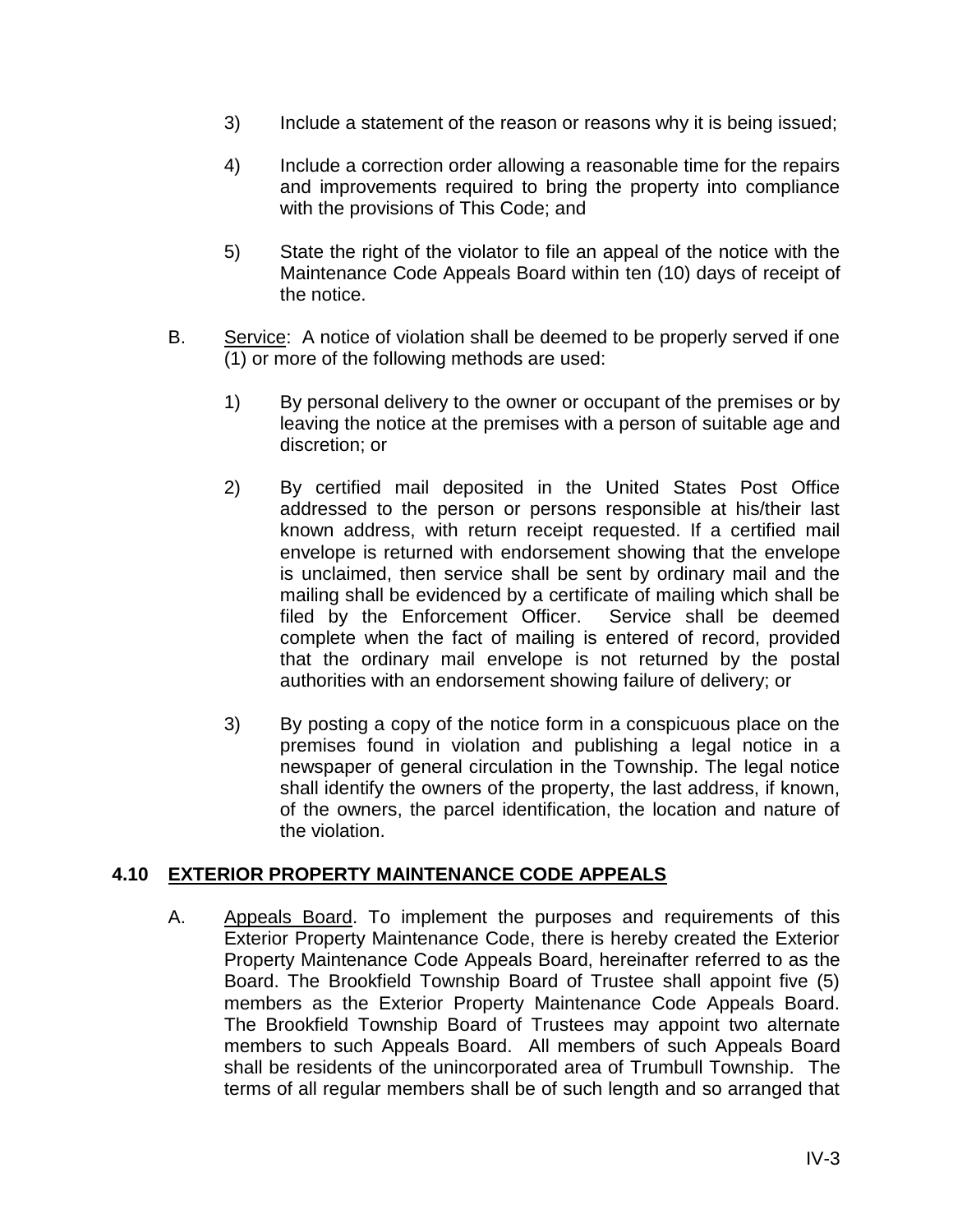the term of one member will expire each year. Each regular or alternate member shall serve until the member's successor is appointed and qualified. Vacancies shall be filled by the Board of Township Trustees and shall be for the unexpired term.

- 1) Procedure. Said Board may adopt rules of procedure not inconsistent with this Code. No member of the Board shall take part in any hearing or determination in which he or she has a personal or financial interest. Three (3) members of the Board in attendance at any meeting shall constitute a quorum.
- 2) Authority. The Board shall hear all appeals relative to the enforcement of this Code, and by a concurring vote of the majority of its members may reverse or affirm, wholly or partly, or may modify the decision appealed from, and shall make such order or determination as in its opinion ought to be made. Failure to secure such concurring votes shall be deemed a confirmation of the decision of the inspector.
- B. Hearings. Any person affected by any notice of violation which has been issued in connection with the enforcement of any provision of this Exterior Property Maintenance Code, may request and shall be granted a hearing on the matter before the Exterior Property Maintenance Code Appeals Board provided that such person shall file in the office of the Enforcement Officer an appeal on forms provided by the Township. The appeal shall be filed within ten (10) days after the date of the notice and order, revocation or denial of permit. Upon receipt of such a petition, the Appeals Board shall set a time and place for hearing before the Appeals Board and shall give the petitioner written notice thereof by first class mail postmarked at least ten (10) days prior to such hearing. The hearing shall be held no less than ten (10) days and no more than thirty (30) days from the date the petition was filed. At such hearing, the petitioner shall be given an opportunity to be heard and to show cause why any item appearing on such notice and order should be modified, or withdrawn. The failure of the petitioner or his representative to appear and state his case at such hearing shall have the same effect as if no petition were filed.
- C. Findings. Prior to sustaining any violation notice and compliance order, the Appeals Board shall make the following findings:
	- 1) The violator was served with a Notice of Violation as provided for in Sections 4.09.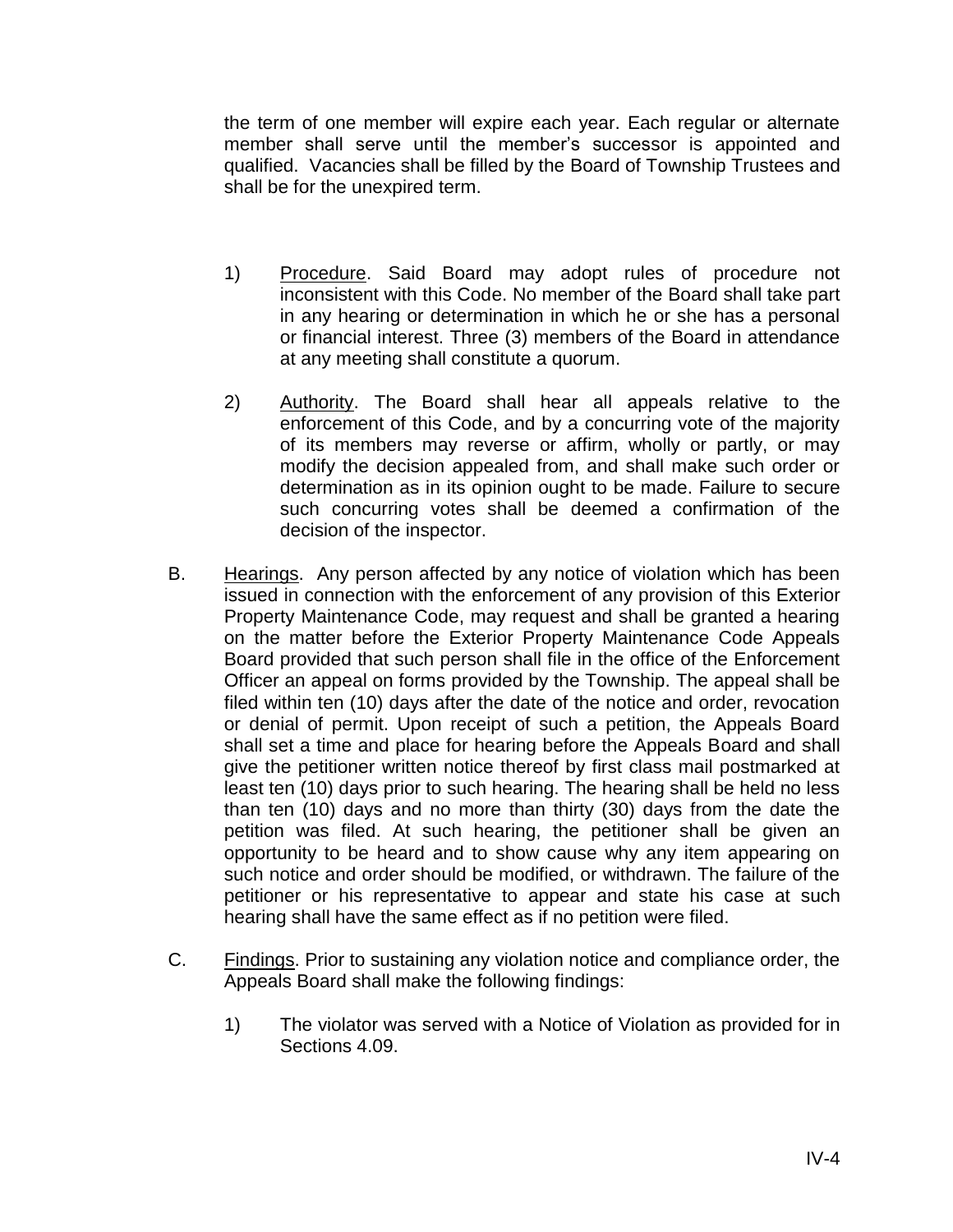- 2) The Notice of Violation that was served stated the specific nature of the violation; corrective action needed to be taken to abate the violation; and a specific time period for abatement of the violation.
- 3) Within the time period stipulated in the Notice of Violation, the violator failed to comply with the Notice of Violation by not abating the violation, and/or by not bringing the use into compliance with the Brookfield Township Exterior Property Maintenance Code.
- 4) Upon expiration of the date indicated for compliance in the Notice of Violation, the property was being maintained in violation of specific provisions of the Brookfield Township Exterior Property Maintenance Code and/or conditions imposed by the Appeals Board as a prerequisite to the modification of a previous compliance order.
- D. Authority of Appeals Board. Within thirty (30) days of the close of the public hearing, the Appeals Board shall render a decision sustaining, modifying, or withdrawing any item appearing on the notice and order. The petitioner shall be notified in writing of such action.

# **4.11 PROSECUTION**

In case any violation order is not promptly complied with, the Enforcement Officer may request the Township Attorney to institute an appropriate action or proceeding at law to exact the penalty provided in Section 4.99 of This Code, and in addition thereto, may ask the Township Attorney to proceed at law or in equity against the person responsible for the violation for the purpose of ordering him/her to abate such nuisance.

# **4.12 ABATEMENT OF NUISANCE BY TOWNSHIP AND COST RECOVERY**

Should the nuisance not be abated at the expiration of the time stated in the notice or order of the Enforcement Officer or any extensions granted or such additional time as the Exterior Property Maintenance Code Appeals Board may grant, the Enforcement Officer shall be authorized at any time thereafter to request a court to authorize entry to take such action as deemed appropriate to abate the nuisance, in addition to any remedies provided elsewhere in this Exterior Property Maintenance Code. In abating such nuisance, the Enforcement Officer may call on any department, division or contractor of the Township for whatever assistance may be necessary to abate the aforesaid nuisance or may, by private contract, abate such nuisance and the cost of the contract will be paid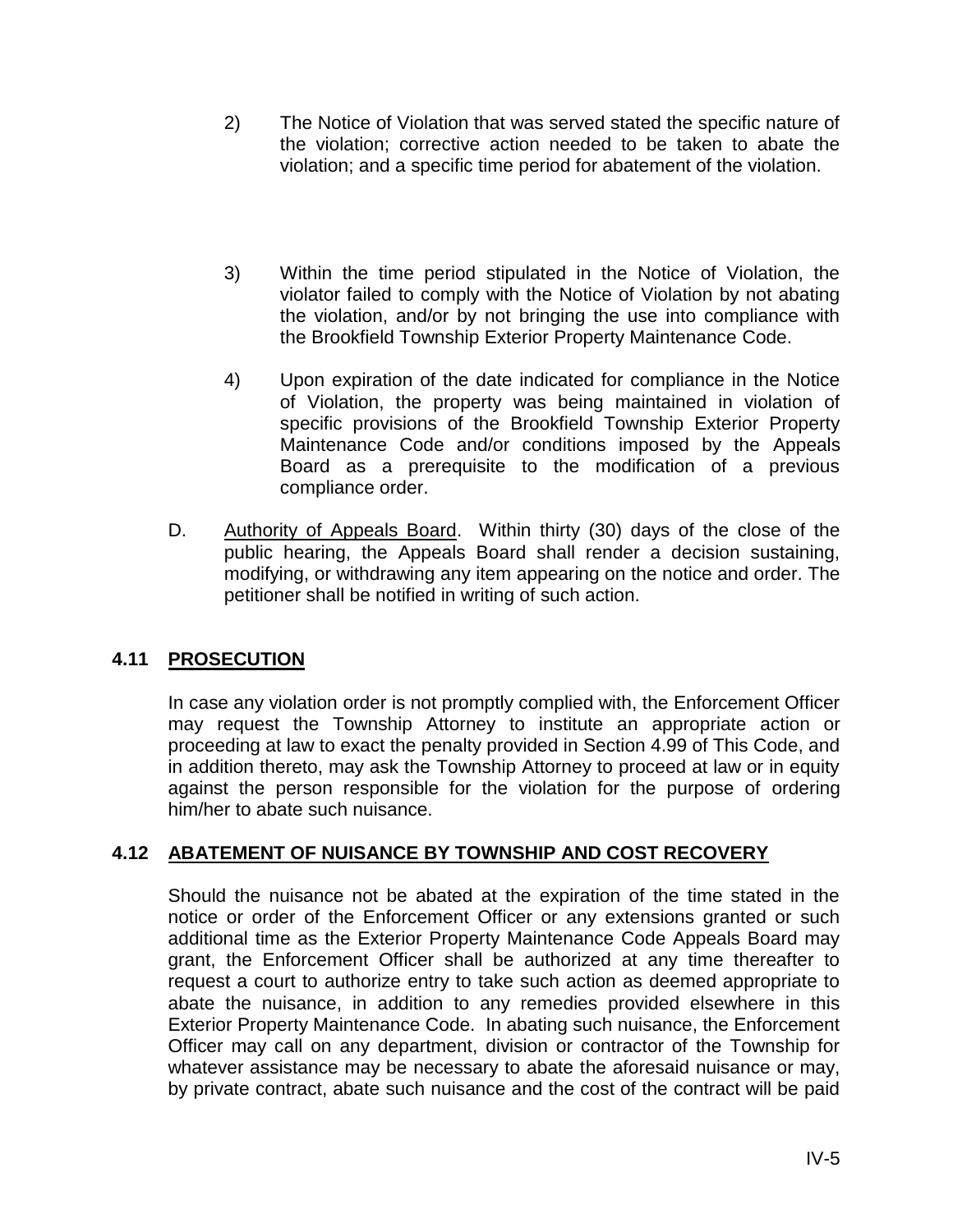for from Township funds. All costs for abating such nuisance shall be recovered in the following manner:

- A. The owner(s) shall be billed directly by certified mail deposited with the United States Post Office. In the event the certified mail envelope is returned with endorsement showing that the envelope is unclaimed, then service shall be sent by ordinary mail and the mailing shall be evidenced by a certificate of mailing which shall be filed by the Enforcement Officer.
- B. If the costs are not so recovered within thirty (30) days of receipt of the mailing described in Section 413(A), the Township may collect the cost in accordance with the Ohio Revised Code.

# **4.13 RULEMAKING AUTHORITY**

The Enforcement Officer shall have power as may be necessary in the interest of public safety, health and general welfare, to adopt and promulgate rules and regulations to implement the provisions of this Code to secure the intent thereof and to designate requirements applicable because of local climatic or other conditions; but such rules shall not have the effect of waiving working stresses or fire protection requirements specifically provided in This Code or violating approved practice involving public safety.

# **4.14 TRANSFER OF OWNERSHIP**

It shall be unlawful for the owner of any building or structure who has received a notice of violation to sell, transfer, mortgage, lease or otherwise dispose of to another until the provisions of the notice of violation have been complied with, or until such owner shall first furnish the grantee, transferee, mortgagee or lessee a true copy of any notice of violation issued by the Enforcement Officer and shall furnish to the code official a signed and notarized statement from the grantee, transferee, mortgagee or lessee, acknowledging the receipt of such notice of violation and fully accepting the responsibility without condition for making the corrections or repairs required by such notice of violation.

# **4.15 ABANDONMENT OF CONSTRUCTION PROJECT**

Any building or structure for which a building permit has been issued, and except for circumstances beyond the property owner's control (e.g., labor strikes, inclement weather, etc.), all construction work shall be diligently pursued to completion. Any construction project upon which no substantial work has been undertaken for a period of six (6) months, shall be deemed abandoned. Upon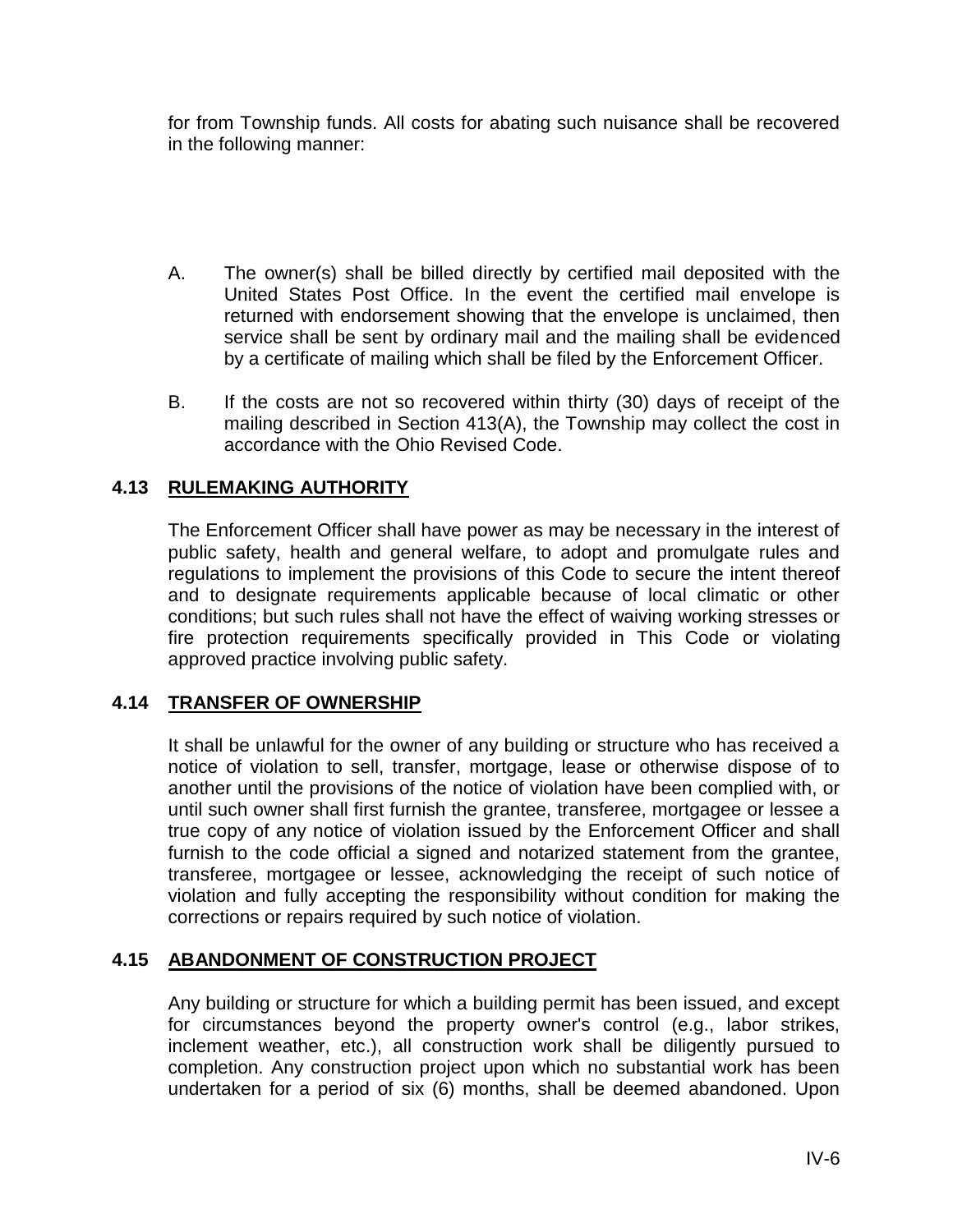any construction project being deemed abandoned, all buildings or structures not completed to the degree such buildings or structures have been indicated on the plans submitted in support of a building permit, and all building materials and construction equipment shall be removed from the site.

# **4.99 VIOLATION AND PENALTIES**

- A. No person shall violate any provision or fail to conform to any of the requirements of this Exterior Property Maintenance Code or fail to comply with any order made thereunder.
- B. Whoever violates any section of This Code shall be guilty of a minor misdemeanor and be fined not more than one hundred dollars (\$100.00). A separate offense shall be deemed committed each day during or on which a violation occurs or continues.
- C. The application of the penalty provided in subsection (B) hereof shall not be held to prevent the enforced removal of prohibited conditions.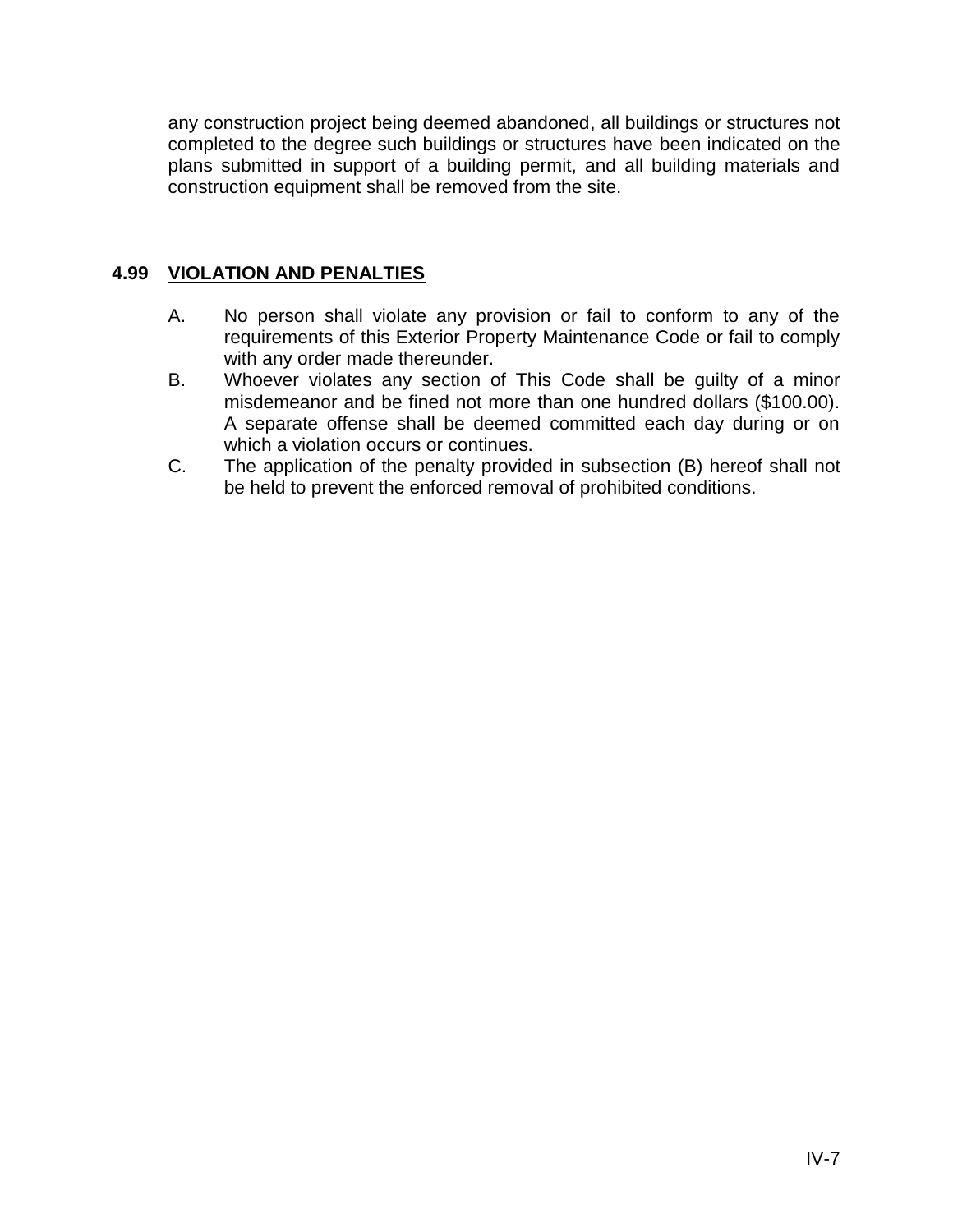# **ARTICLE V**

## **RESIDENTIAL EXTERIOR PROPERTY MAINTENANCE STANDARDS**

#### **5.01 APPLICATION OF MAINTENANCE STANDARDS**

The following standards are applicable to all residential structures, dwelling units, residential portions of mixed use structures and all dwelling units located in commercial buildings.

## **5.02 STRUCTURAL SOUNDNESS AND MAINTENANCE OF DWELLINGS**

Every foundation, exterior wall, and roof of every residential structure and dwelling unit shall be so constructed and maintained and be kept in good repair and in safe condition so as to make all occupied rooms and other interior areas weather-tight, water-tight, rodent proof and so as to be fit for human habitation and so as to not adversely affect the neighborhood in which they are located. Good repair, maintenance and safe condition shall include but is not limited to the following:

- A. Foundations. Foundations shall support the building at all points and shall be free of all holes and cracks which admit rodents, water or dampness to the interior of the building or lessen the capability of the foundation to support the building.
- B. Exterior Walls and Surfaces. Exterior walls and other exterior surface materials shall be free of holes, cracks, loose or rotting boards and timbers or any other condition which might admit rodents, rain or dampness to the interior of the dwelling.
- C. Windows. Windows shall be fully supplied with window glass or an approved substitute which is glazed and is without open cracks or holes, shall have sashes in good condition which fit within frames, be capable of being easily opened and held in position by hardware, and maintained so as to exclude adverse weather elements from entering the structure.
- D. Exterior Doors. Doors shall be maintained so as to be structurally sound, fit within frames so as to be weatherproof, windproof, and water-proof and be provided with door hinges and door latches which are in good working condition.
- E. Roof. Roof members, covering and flashing shall be structurally sound and tight so as to prevent the entrance of moisture and be maintained by renewal, repair, waterproofing or other suitable means. Roof drainage shall be adequate to prevent rain water from causing dampness in the interior portion of the building.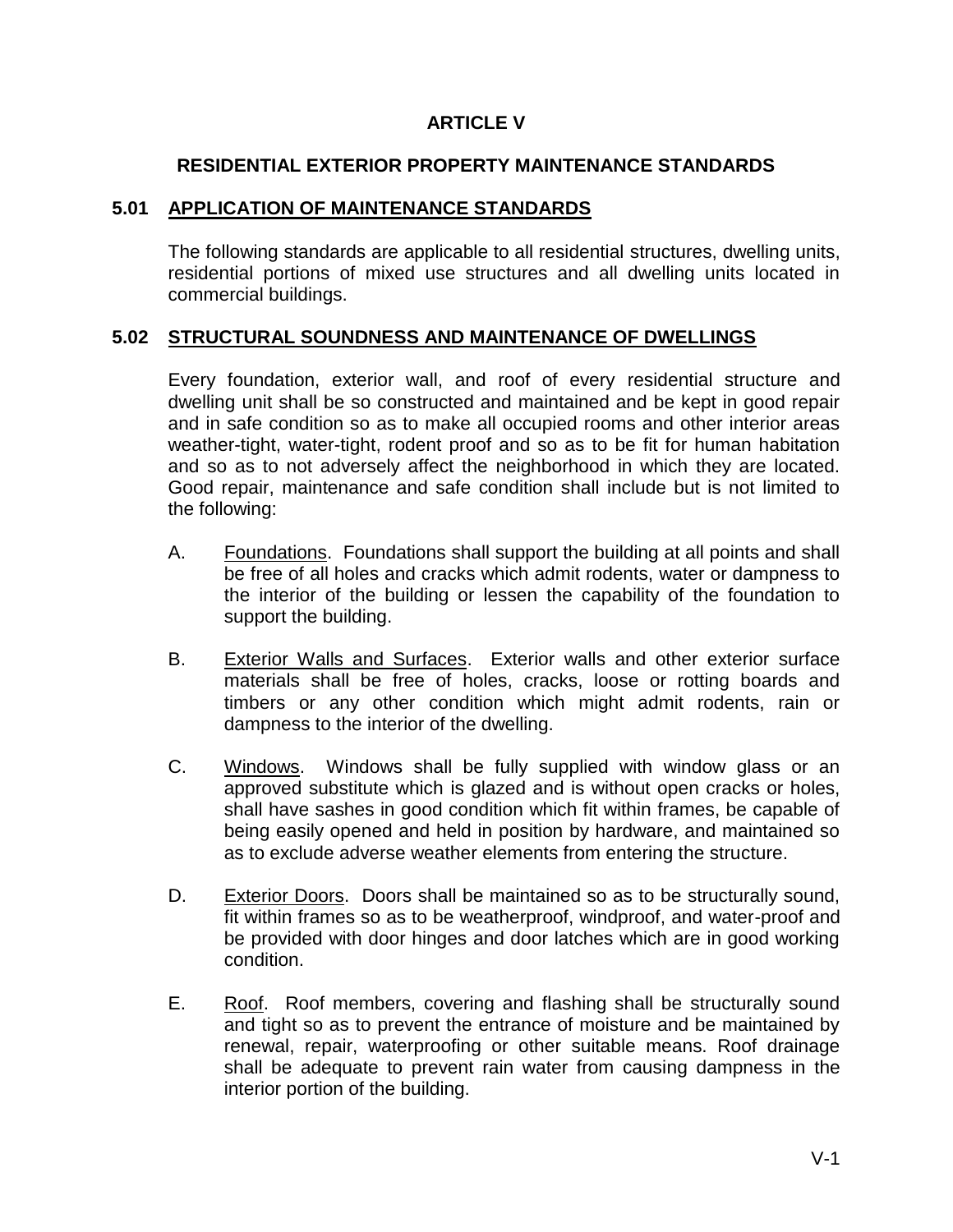- F. Gutters. Rain gutters, downspouts, leaders or other means of water diversion shall be provided to collect/conduct and discharge all water from the roof and maintained so as not to leak or cause dampness in the walls, ceiling, or basements or adversely affect adjacent properties.
- G. Chimneys. Chimneys shall be free of cracks, holes or missing portions and maintained in sound condition.
- H. Porch. Every porch shall be so constructed and maintained so as to be free of missing, defective, rotting or deteriorated foundations, supports, floors, other members, and steps thereto, so as to be safe to use and kept in sound condition and in good repair.
- I. Structural Member. Any structural member of a structure which has become deteriorated or damaged to the extent that it does not serve the purpose as originally intended shall be renewed, restored, repaired, or replaced as is necessary to serve the purpose as originally intended.
- J. Exterior Surfaces. Except for materials that have been designated or manufactured to remain untreated, all exterior wood, composition or metal surfaces shall be protected from the elements by paint or other protective covering. Surfaces shall be maintained so as to be kept clean and free of flaking, loose or peeling paint or covering.
- K. Basement. Basement or cellar hatchways shall be so constructed and maintained as to prevent the entrance of rodents, rain and surface drainage into the dwelling.
- L. Decorative Features. All cornices, entablatures, bell courses, corbels, terra cotta trim, wall facings and similar decorative features shall be maintained in good repair with proper anchorage and in a safe condition.

#### **5.03 PAINT AND COATING MATERIALS**

All paint and other coating materials shall be free of any lead. These materials shall also be free of dangerous substances banned from general use by authorized federal, state, county, or local regulatory agencies for health and safety reasons.

#### **5.04 EXTERIOR PROPERTY AND STRUCTURE EXTERIORS**

All buildings and the exterior of all premises shall be properly maintained to achieve a presentable appearance and to avoid blighting effects and hazardous conditions.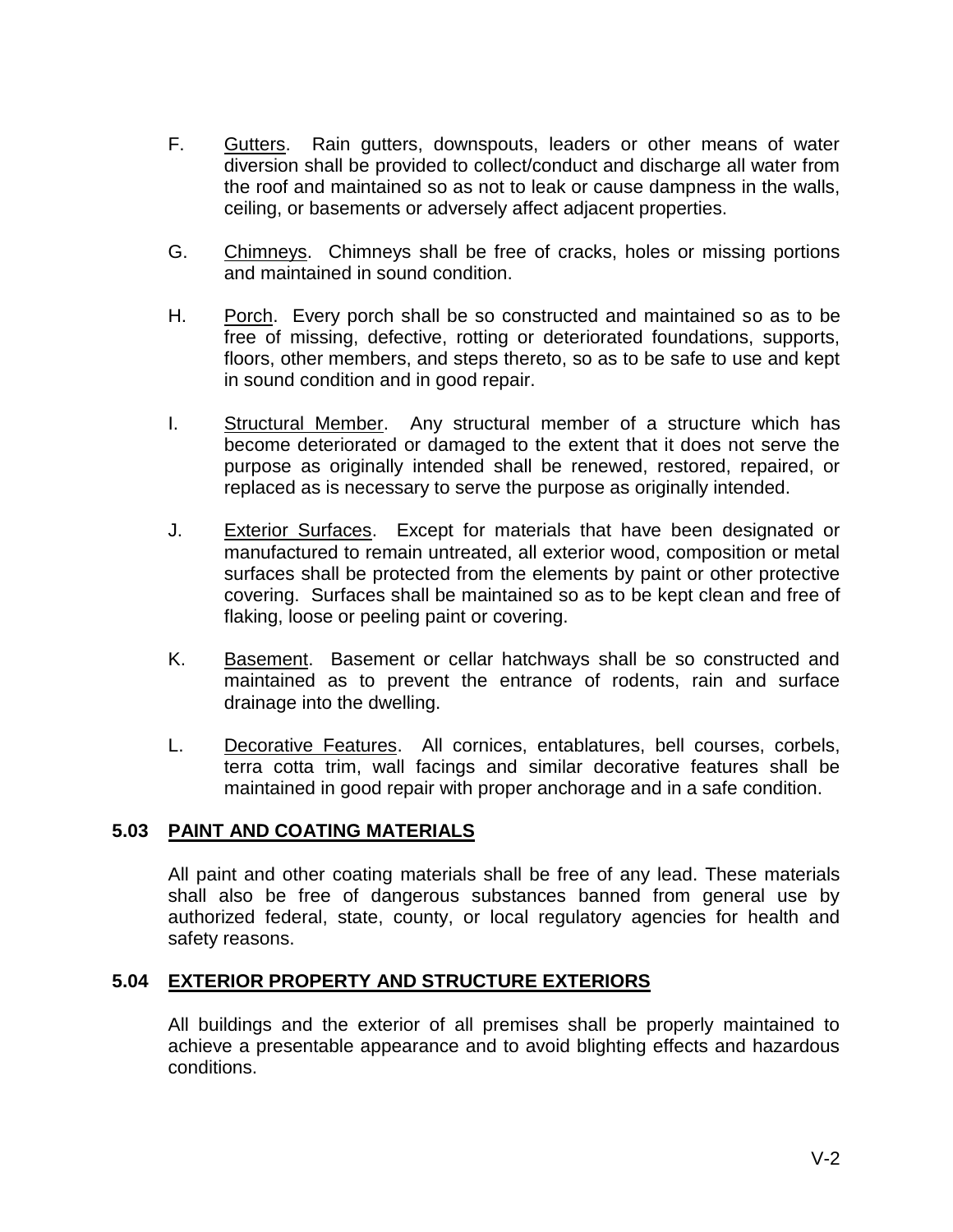- A. Exterior Space. The exterior open space around each dwelling shall be maintained or so improved so as to provide for:
	- 1) The immediate diversion of water away from buildings and proper drainage of the lot;
	- 2) Grass, plantings or other suitable ground cover to prevent soil erosion which is or may become detrimental to the structures, lot use or adjacent lots and structures;
	- 3) Yard-walks, parking areas, and driveways of a concrete, asphalt, pavers or similar surface which are of sound construction and properly maintained; and
	- 4) Exterior steps which are of sound construction and properly maintained free of hazardous conditions.
- B. Maintenance. The exterior of all premises and every structure thereon including but not limited to walls, roofs, cornices, chimneys, drains, towers, porches, landings, fire escapes, stairs, signs, windows, doors, awnings, and all surfaces thereof, shall be maintained so as to avoid any blighting effects on neighboring properties and shall be painted or protected where necessary for the purpose of preservation. All canopies, signs, awnings, exterior stairways, fire escapes, standpipes, exhaust ducts, porches, balconies, and similar overhanging extensions, where exposed to public view shall be maintained in good condition and shall not show evidence of ripping, tearing, or deterioration.
- C. Fences and Walls. All fences, retaining walls, or similar structures shall be anchored firmly in the ground, shall be constructed in a workmanlike manner and maintained in that same manner so that such approved fences, retaining walls, or similar structures shall always be in the state of good structural repair. If any fence, retaining wall, or similar structure is found not to be in the state of good structural repair, it shall be removed, replaced, or repaired as required. Except when constructed of materials that have been designed or manufactured to remain untreated, all fences shall be treated periodically with paint or chemicals so as to retard deterioration.
- D. Yards. All yards, courts, and lots shall be kept free of overgrown grasses, debris and other materials which may cause a fire, health, safety hazard, or general unsightliness.
- E. Hazards. Hazards and unsanitary conditions shall be eliminated.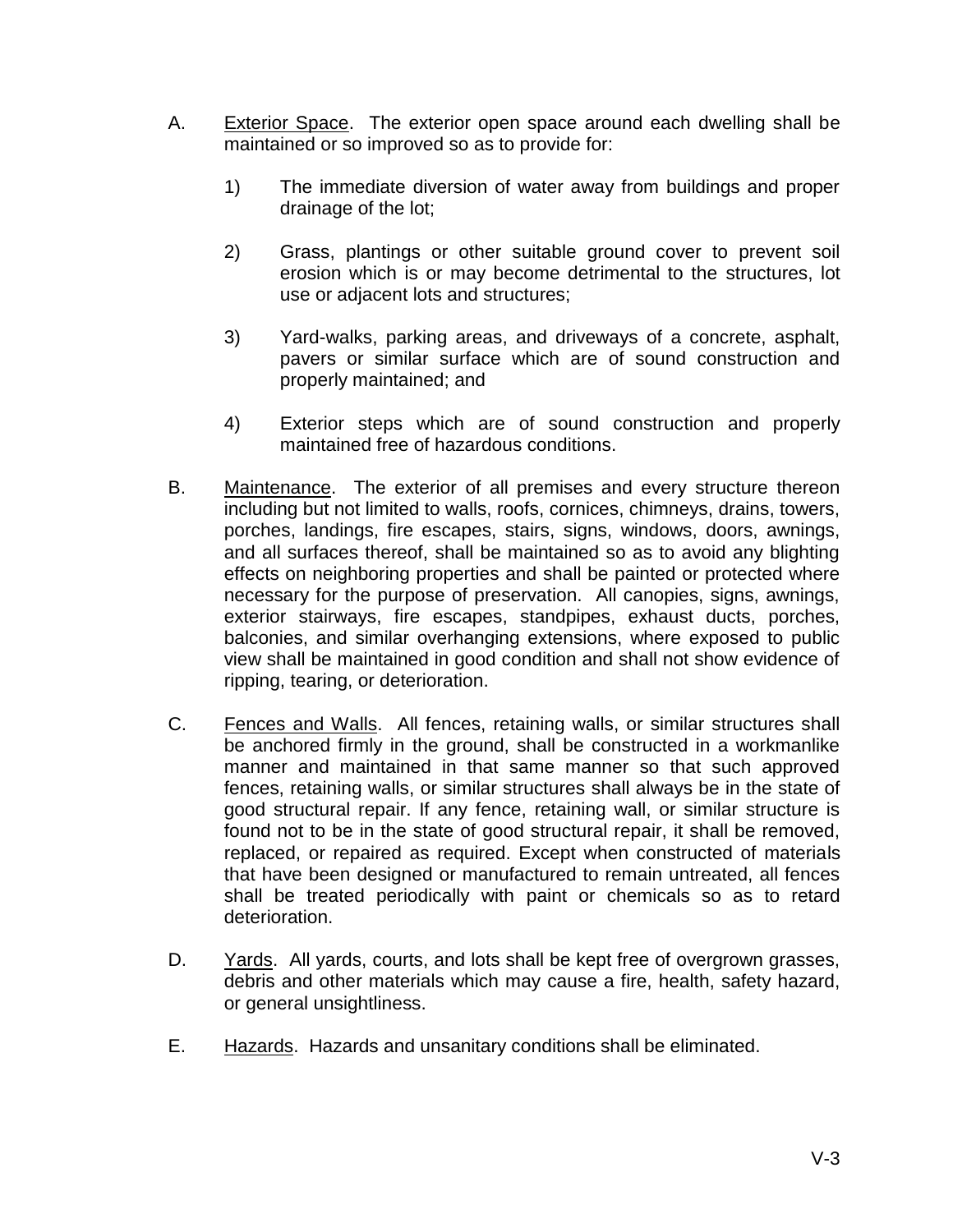- F. Occupancy. No temporary buildings, trailers, recreational vehicles, tents, or garages shall be used temporarily or permanently as a residence in the course of construction.
- G. Storage. Except as provided for in other regulations of the Township, all outdoor storage of any kind shall be prohibited.
- H. Drainage. All portions of all premises shall be so graded that there is no pooling of water or recurrent entrance of water into any part of any building except when such pooling or retention of water is part of a plan approved by the County Engineer. All condensate and waste cooling water shall be appropriately discharged into an approved drainage system.
- I. Drainage Swales. Swales are to be maintained by the owners of the parcels on which they are located, and at no time will anyone plant shrubs and/or trees, or discharge, empty, or place any material, fill or waste into any swale so as to divert or impede drainage flow. Small swales can be mowed as part of the yard. Larger swales in meadow situations should be mowed less frequently in order to allow grasses to grow taller to retard runoff and prevent erosion. Swales in woodland areas should be left in their natural condition leaving understory growth to retard runoff and prevent erosion.
- J. Junk, Inoperable or Unlicensed Vehicle. No junk, inoperable, or unlicensed vehicle shall be located on any residential property, except when stored within a completely enclosed building.
- K. Parking and/or Storage of Vehicles. No operable motor vehicle, trailer or other vehicle shall be parked or stored within in any yard area contiguous to any structure or dwelling unless parked or stored on an existing driveway or parking pad. The term "driveway" shall be defined as a private, solid concrete or asphalt roadway or as a flat surface, solidly consisting of constructed brick, pavers, or similar surface, so as to create a surface that does not collect or hold water, and does not allow vegetation to grow on or through the parking surface, which serves a garage or the side or rear of dwelling or provides access from one point of public right of way to another point of public right of way. The term "parking pad" shall be defined as a concrete or asphalt area other than a driveway.

# **5.05 VEGETATION**

A. Vegetation Cutting Required. All grass, weeds or rank vegetation shall be periodically cut and in no case shall exceed a height of eight (8) inches.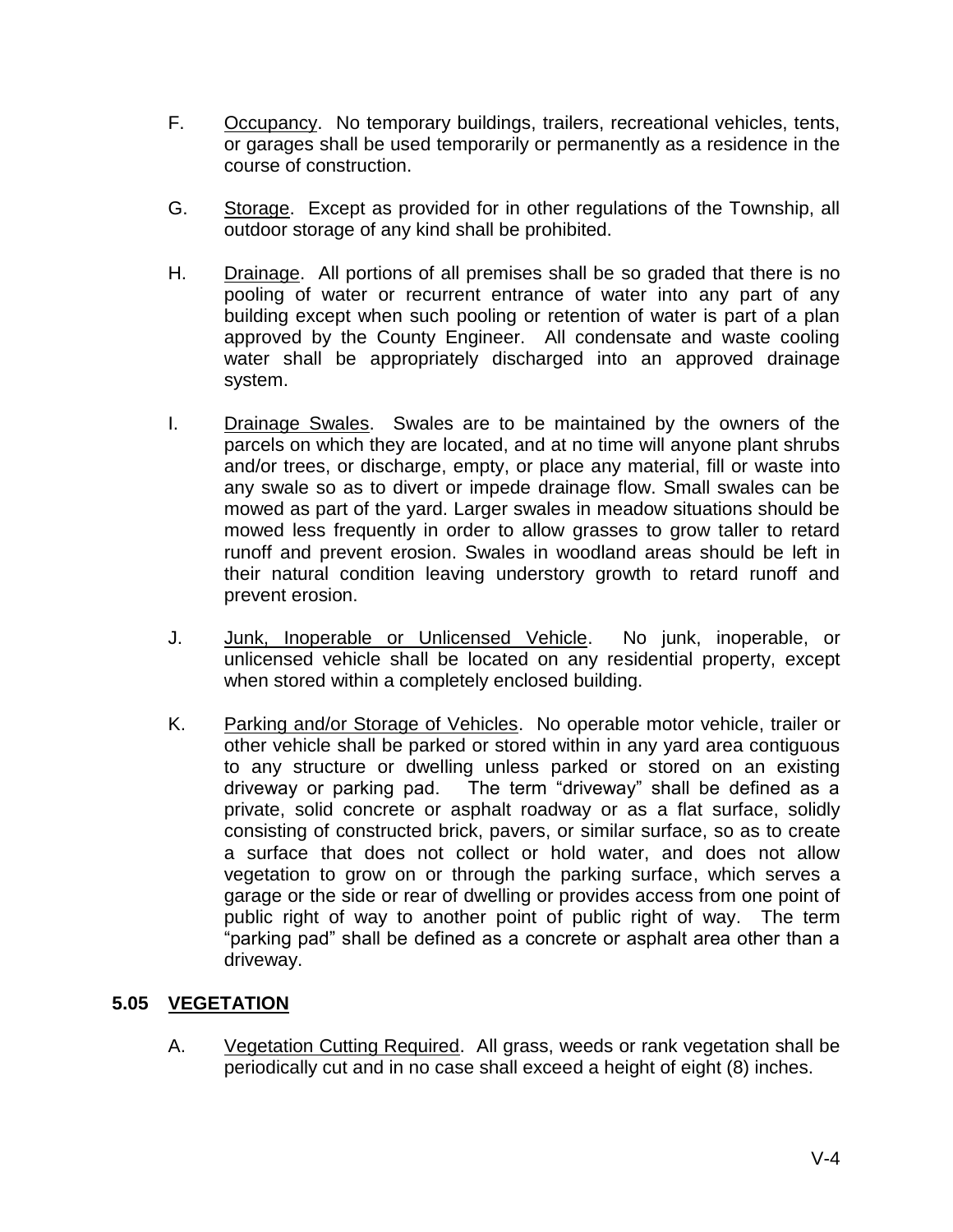B. Maintenance of Plantings. All plant materials, especially trees and shrubs, afflicted with decay, disease, insect infestation, or otherwise considered dangerous to other plant material shall be removed or appropriately treated. All sound plant materials, especially trees and shrubs, shall be properly maintained and not evidence signs of neglect.

# **5.06 STAIRWAYS**

A. Exterior Stairways. All exterior stairways on all residential premises shall be in accordance with the following provisions:

- 1) stairways shall be maintained free of holes, grooves, and cracks which constitute a safety hazard;
- 2) stairways shall be maintained free of rotted or deteriorated supports;
- 3) stairways shall have treads of uniform width and risers of uniform height, and
- 4) stairway handrails and/or railings shall be firmly fastened and maintained in good condition. Where the absence of handrails and/or railings create a hazardous condition, the Enforcement Officer may require their installation in accordance with the provisions of the Trumbull County Building Code.

# **5.07 ACCESSORY STRUCTURES**

A. Accessory Structures. All structures accessory to the dwellings, including detached garages, shall be maintained structurally sound, neatly maintained, and in good repair or shall be razed to grade level and debris removed from the premises.

B. Swimming pools. Swimming pools, hot tubs and spas shall be maintained in a clean and sanitary condition, and in good repair. Private swimming pools, hot tubs and spas containing water more than eighteen (18) inches in depth shall he completely surrounded by a fence or barrier at least forty-eight (48) inches-in height above the finished ground level measured on the side of the barrier away from the pool. Gates and doors in such barriers shall be self-closing and selflatching. No existing pool enclosure shall be removed, replaced or changed in a manner that reduces its effectiveness as a safety barrier.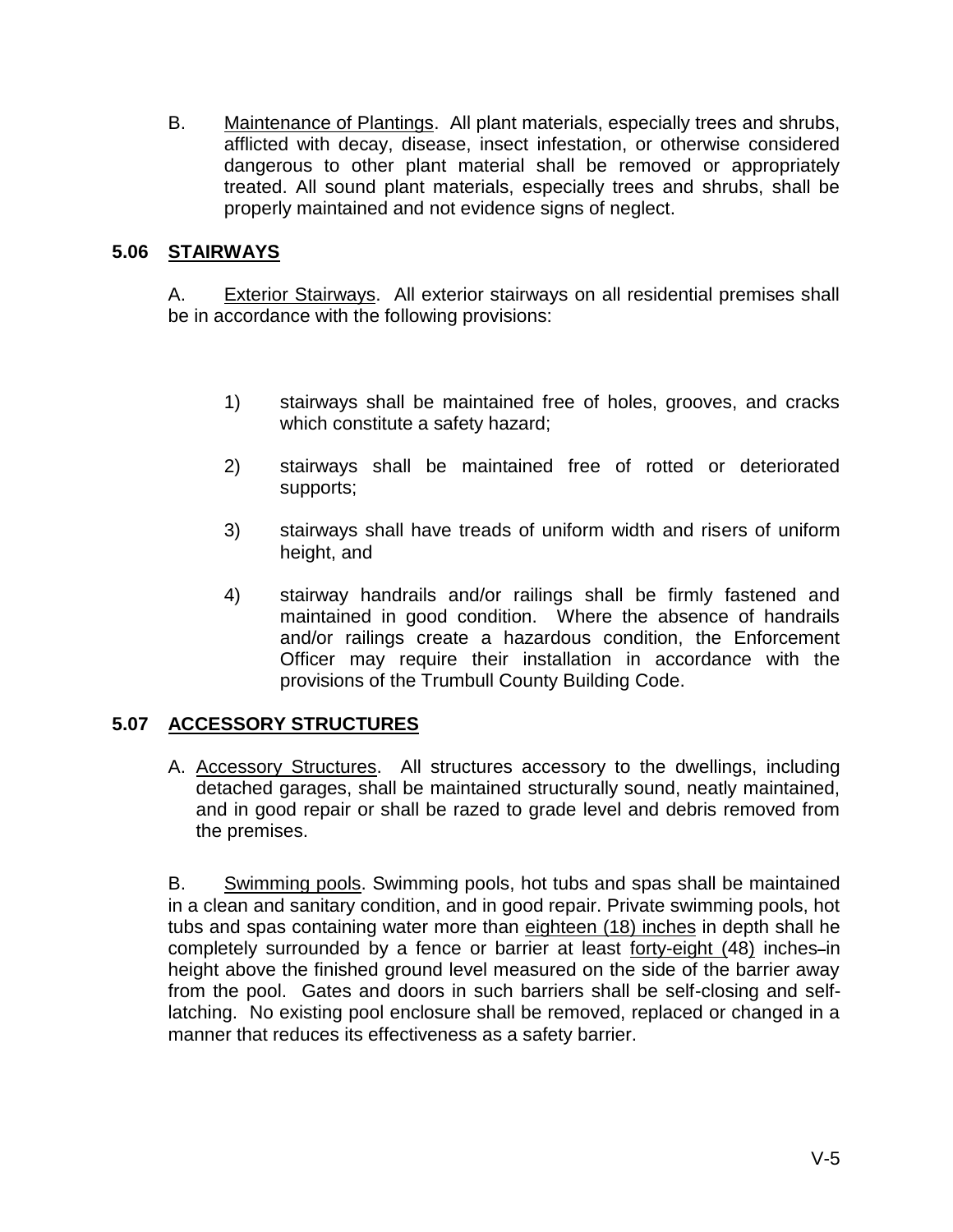# **ARTICLE VI**

#### **COMMERCIAL EXTERIOR PROPERTY MAINTENANCE STANDARDS**

# **6.01 GENERAL PROVISIONS**

Every commercial structure and commercial unit shall meet all of the provisions and requirements of the building code, fire code and health ordinance applicable to the structure and its intended and present use. Where these codes require the provision of a particular facility or equipment, or where they set a structural or installation standard, such related parts of every commercial structure and commercial unit shall be maintained to the minimum standard provided for in the applicable section of This Code or to the minimum standard provided for in the above codes, whichever standard is higher.

The following commercial exterior property maintenance standards are applicable to all commercial structures, commercial units, and portions of mixed use structures which are devoted to commercial use, including all exterior and structural requirements, soundness and maintenance.

## **6.02 STRUCTURAL SOUNDNESS AND MAINTENANCE OF COMMERCIAL STRUCTURES**

Every foundation, floor, wall, ceiling, and roof of every commercial structure shall be so constructed and maintained and be kept in good repair and in safe condition so as to make all occupied rooms and other interior areas weathertight, water-tight, rodent proof and so as to be fit for human use and so as to not adversely affect the neighborhood in which they are located. Good repair, maintenance and safe condition shall include but is not limited to the following:

- A. Foundations. Foundations shall support the building at all points and shall be free of all holes and cracks which admit rodents, water or dampness to the interior of the building or lessen the capability of the foundation to support the building.
- B. Exterior Walls and Surfaces. Exterior walls and other exterior surface materials shall be free of holes, cracks, loose or rotting boards and timbers or any other condition which might admit rodents, rain or dampness to the interior of the dwelling.
- C. Windows. Windows shall be fully supplied with window glass or an approved substitute which is glazed and is without open cracks or holes, shall have sashes in good condition which fit within frames, and maintained so as to exclude adverse weather elements from entering the structure.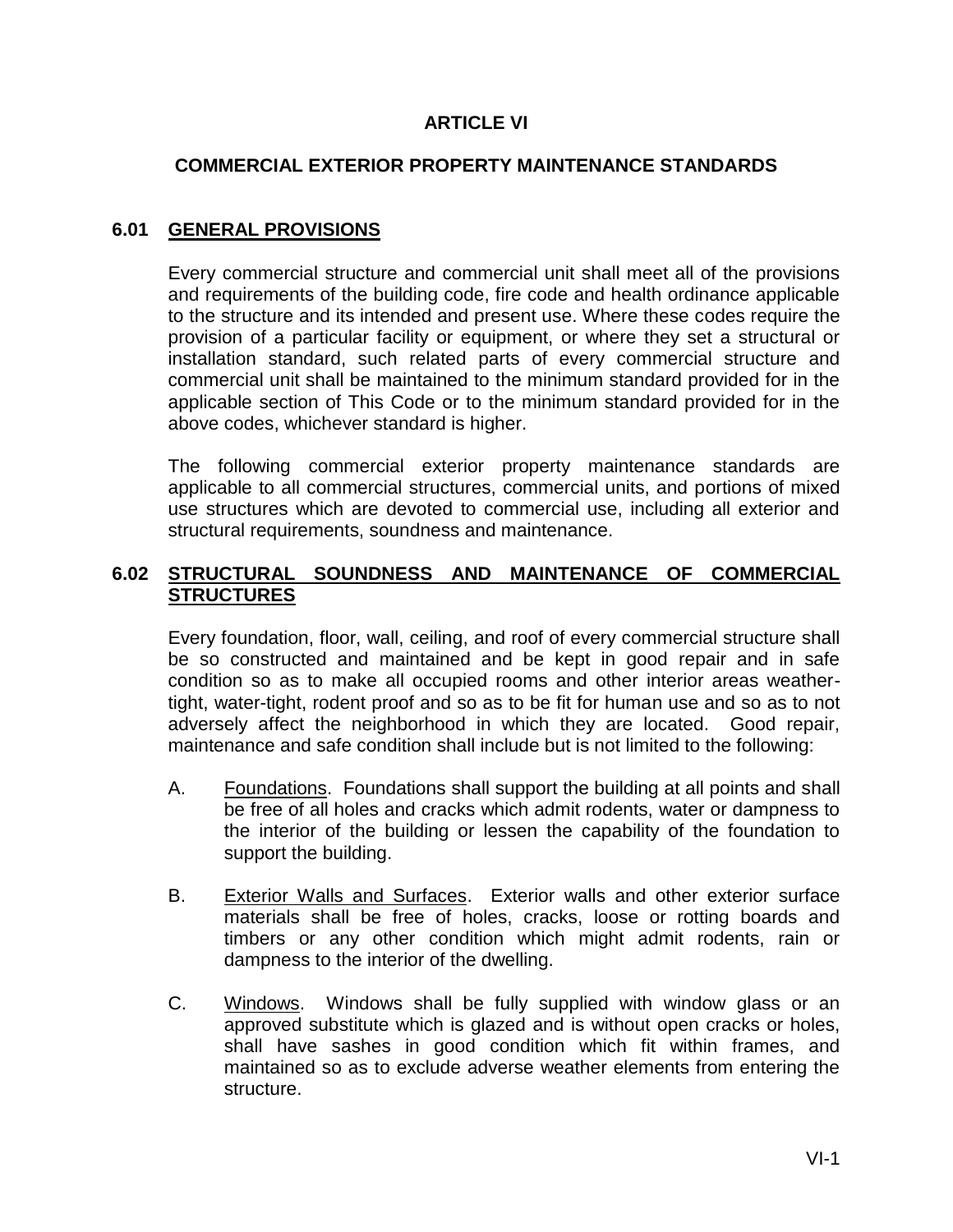- D. Exterior Doors. Doors shall be maintained so as to be structurally sound, fit within frames so as to be weatherproof, windproof, and water-proof and be provided with door hinges and door latches which are in good working condition.
- E. Roof. Roof members, covering and flashing shall be structurally sound and tight so as to prevent the entrance of moisture and be maintained by renewal, repair, waterproofing or other suitable means. Roof drainage shall be adequate to prevent rain water from causing dampness in the interior portion of the building.
- F. Gutters. Rain gutters, downspouts, leaders or other means of water diversion shall be provided to collect/conduct and discharge all water from the roof and maintained so as not to leak or cause dampness in the walls, ceiling, or basements or adversely affect adjacent properties.
- G. Chimneys. Chimneys shall be free of cracks, holes or missing portions and maintained in sound condition.
- H. Porch. Every porch shall be so constructed and maintained so as to be free of missing, defective, rotting or deteriorated foundations, supports, floors, other members, and steps thereto, so as to be safe to use and kept in sound condition and in good repair.
- I. Structural Member. Any structural member of a structure which has become deteriorated or damaged to the extent that it does not serve the purpose as originally intended shall be renewed, restored, repaired, or replaced as is necessary to serve the purpose as originally intended.
- J. Exterior Surface. Except for materials that have been designed or manufactured to remain untreated, all exterior wood, composition or metal surfaces shall be protected from the elements by paint or other protective covering. Surfaces shall be maintained so as to be kept clean and free of flaking, loose or peeling paint or covering.
- K. Basement. Basement or cellar hatchways shall be so constructed and maintained as to prevent the entrance of rodents, rain and surface drainage into the structure.
- L. Decorative Features. All cornices, entablatures, bell courses, corbels, terracotta trim, wall facings, and similar decorative features shall be maintained in good repair with proper anchorage and in a safe condition.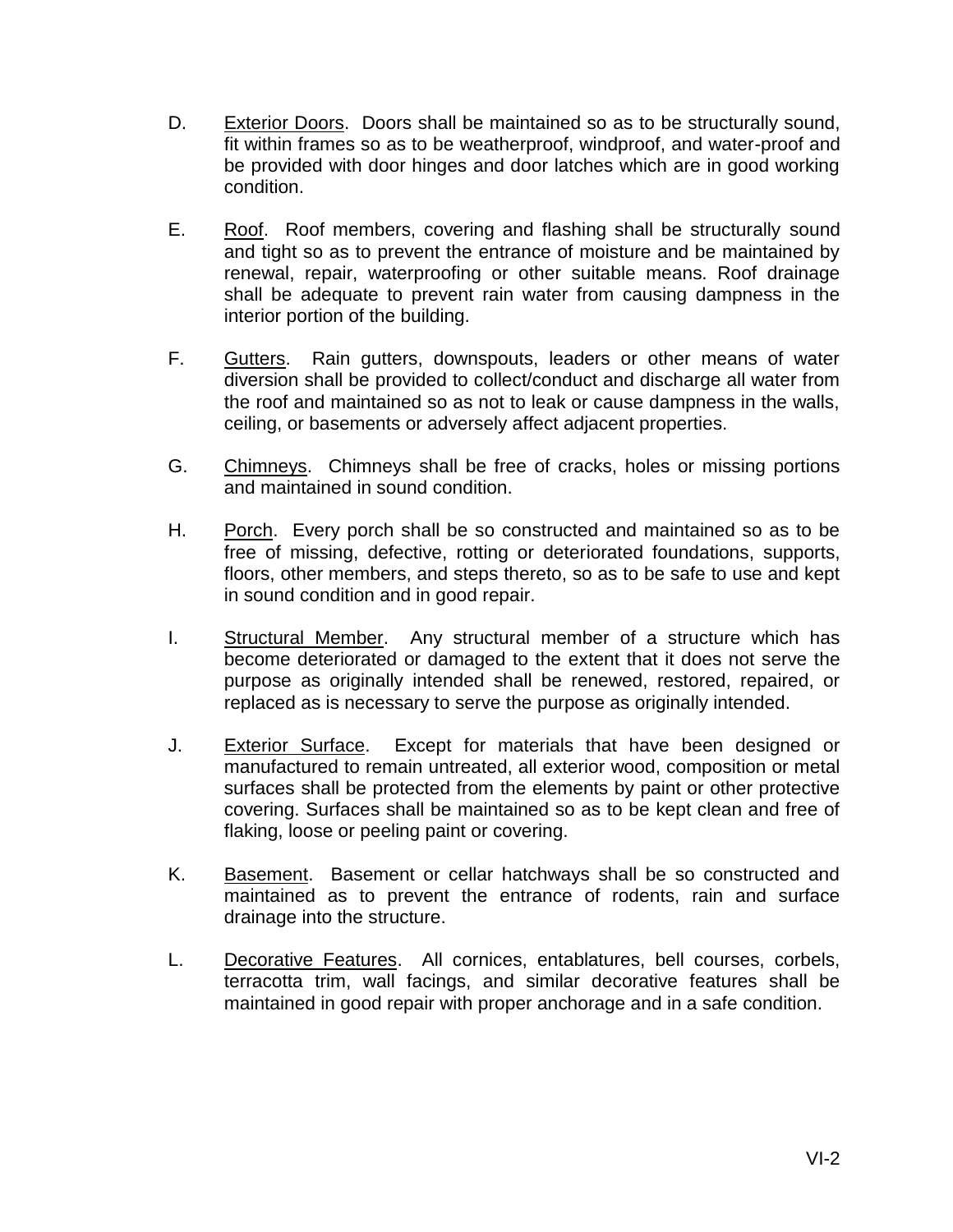#### **6.03 PAINT AND COATING MATERIALS**

All paint and other coating materials shall be free of any lead. These materials shall also be free of dangerous substances banned from general use by authorized federal, state, county, or local regulatory agencies for health and safety reasons.

#### **6.04 EXTERIOR PROPERTY AND STRUCTURE EXTERIORS**

All buildings and the exterior of all premises shall be properly maintained to achieve a presentable appearance and to avoid blighting effects and hazardous conditions.

- A. Exterior Space. The exterior open space around each structure shall be maintained or so improved so as to provide for:
	- 1) The immediate diversion of water away from buildings and proper drainage of the lot,
	- 2) Grass, plantings or other suitable around cover to prevent soil erosion which is or may become detrimental to the structures, lot use or adjacent lots and structures; and
	- 3) Yard-walks, parking areas, driveways and exterior steps which are of a permanently hard, dust free surface of sound construction and properly maintained.
- B. Maintenance. The exterior of all premises and every structure thereon including but not limited to walls, roofs, cornices, chimneys, drains, towers, porches, landings, fire escapes, stairs, store fronts, signs, windows, doors, awnings, marquees, and all surfaces thereof, shall be maintained so as to avoid any blighting effects on neighboring properties and shall be painted or protected where necessary, for the purpose of preservation.

All canopies, marquees, signs, awnings, exterior stairways, fire escapes, standpipes, exhaust ducts, porches, balconies, and similar overhanging extensions, and their supporting structures where exposed to public view, shall be maintained in good condition and shall not show evidence of ripping, tearing, or deterioration. .

C. Fences and Walls. All fences, retaining walls, or similar structures shall be anchored firmly in the ground, shall be constructed in a workmanlike manner and maintained in that same manner so that such approved fences, retaining walls, or similar structures shall always be in the state of good structural repair. If any fence, retaining wall, or similar structure is found not to be in the state of good structural repair, it shall be removed,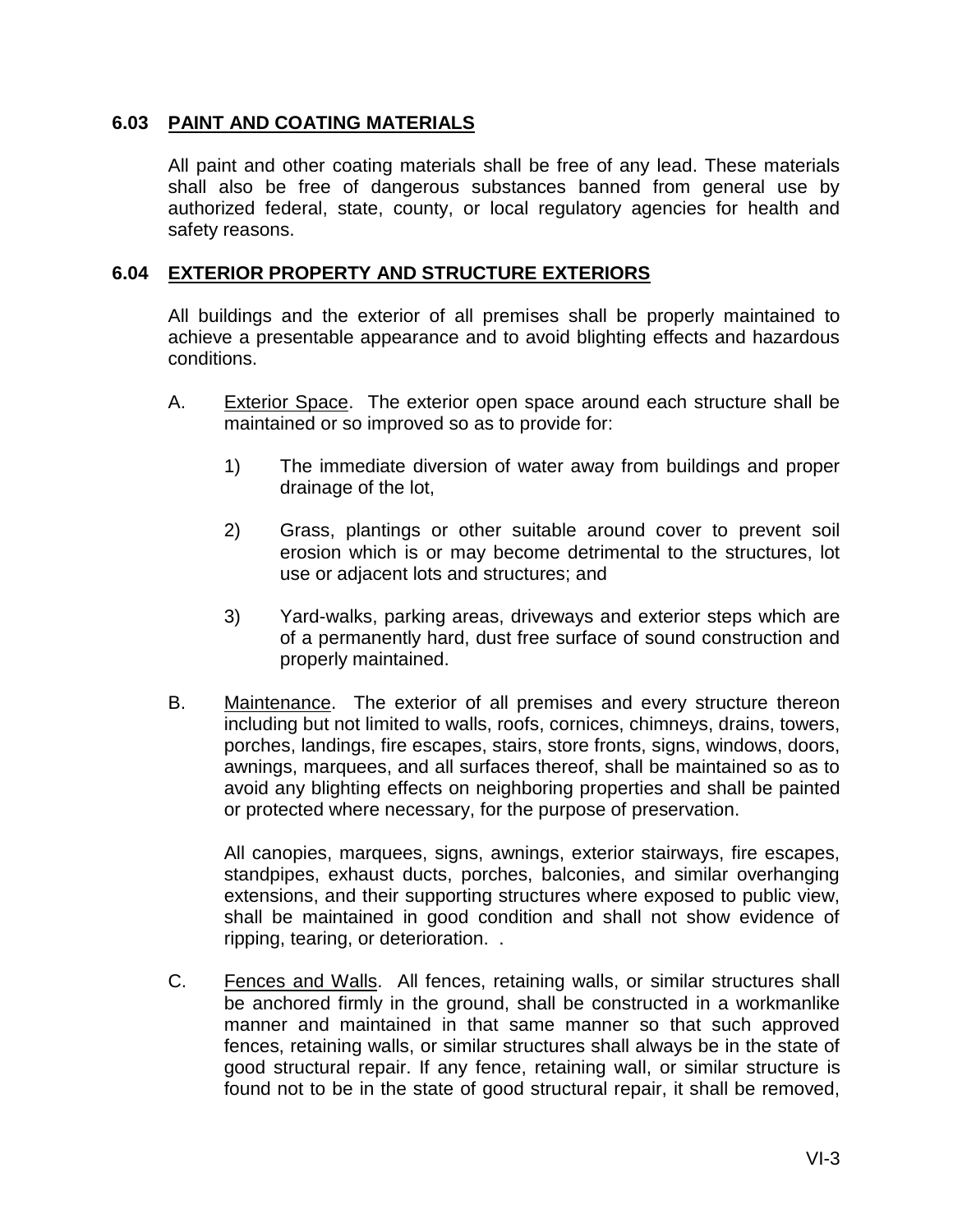replaced, or repaired as required. Except when constructed of materials that have been designed or manufactured to remain untreated, all fences shall be treated periodically with paint or chemicals so as to retard deterioration.

- D. Yards. All yards, courts, and lots shall be kept free of noxious weeds, overgrown grasses, debris and other materials which may cause a fire, health, safety hazard, or general unsightliness.
- E. Hazards. Hazards and unsanitary conditions shall be eliminated.
- F. Occupancy. No temporary buildings, trailers, recreational vehicles, tents, or garages shall be used temporarily or permanently as a residence in the course of construction.
- G. Drainage. All portions of all premises shall be so graded that there is no pooling of water or recurrent entrance of water into any part of any building except where such pooling or retention of water is part of a plan approved by the County Engineer. All condensate and waste cooling water shall be appropriately discharged into an approved drainage system.
- H. Drainage Swales. Swales are to be maintained by the owners of the parcels on which they are located, and at no time will anyone plant trees and/or shrubs or discharge, empty, or place any material fill or waste into any swale so as to impede or divert drainage flow. Small swales can be mowed as part of the yard. Larger swales in meadow situations should be mowed less frequently in order to allow grasses to grow taller to retard runoff and prevent erosion. Swales in woodland areas should be left in their natural condition leaving the understory growth to retard runoff and prevent erosion.
- I. Junk, Inoperable or Unlicensed Vehicle. No junk, inoperable, or unlicensed vehicle shall be located on any commercial property, except when stored within a completely enclosed building.
- J. Traffic Markings. All traffic markings such as directional arrows, lane division lines, parking space lines, stop signs, etc., shall be maintained so as to be clearly visible and easily recognized.
- K. Conduct of Business.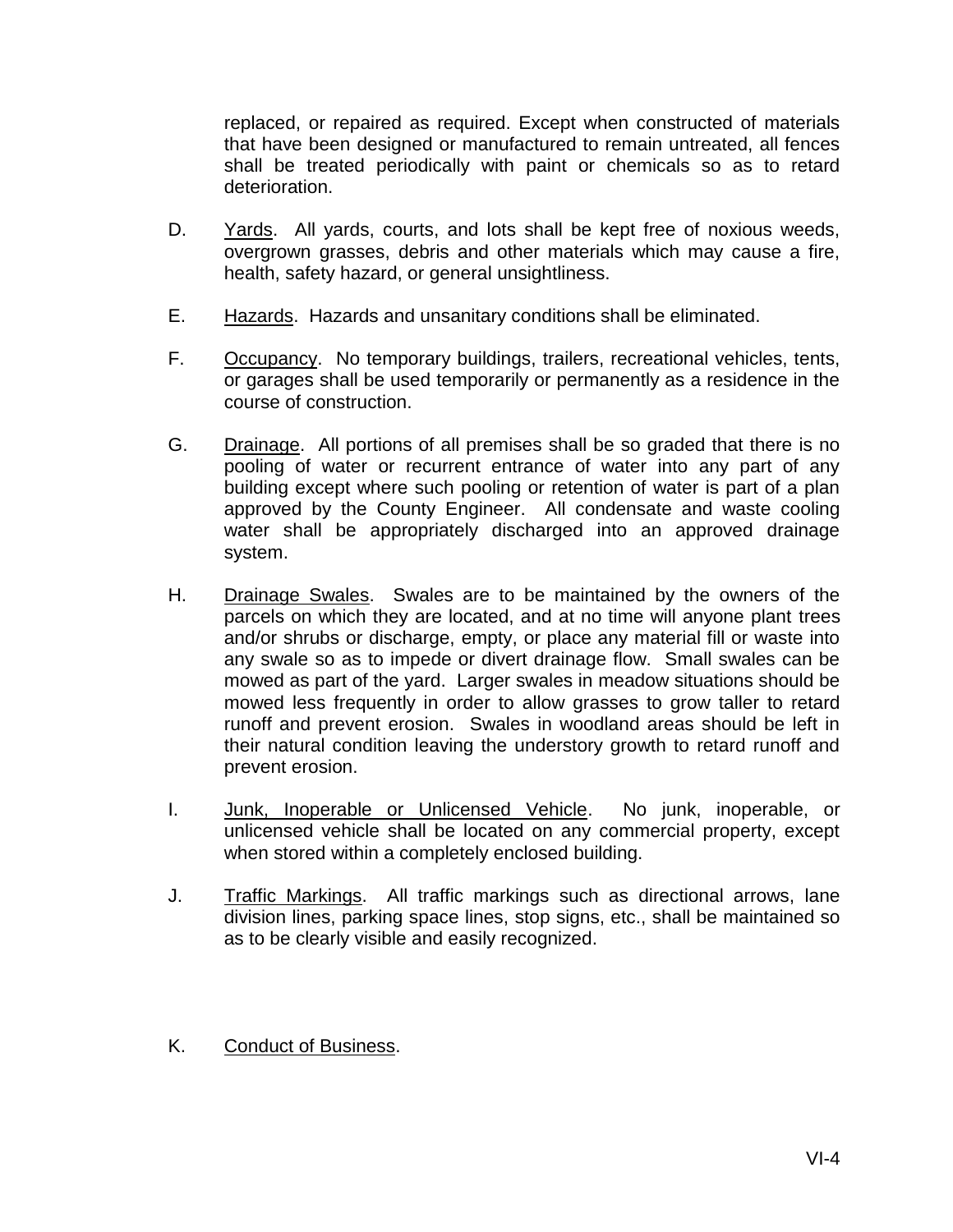- 1) All business activity, except for off-street loading, shall be conducted within completely enclosed buildings.
- 2) All storage of trash and garbage containers and/or dumpsters shall be effectively screened from view in a manner approved by the Enforcement Officer.
- 3) All storage of materials, goods or products, including inoperable vehicles, shall be within a completely enclosed building..
- L. Exterior Light Fixtures. Exterior lighting fixtures over steps, paths, walkways, courts, drives and parking lots shall be neatly maintained in operable condition and lighted for sufficient periods of time before and after business hours to provide for pedestrian and employee safety and properly aimed so as not to shine on adjacent properties.

# **6.05 VEGETATION**

- A. Vegetation Cutting Required. All grass, weeds or rank vegetation shall be periodically cut and in no case shall exceed a height of eight (8) inches.
- B. Maintenance of Plantings. All plant materials, especially trees and shrubs, afflicted with decay, disease, insect infestation, or otherwise considered dangerous to other plant material shall be removed or appropriately treated. All sound plant materials, especially trees and shrubs, shall be properly maintained and not evidence signs of neglect.

# **6.06 STAIRWAYS**

- A. Exterior Stairways. All exterior stairways on all commercial premises shall be in accordance with the following procedures:
	- 1) stairways shall be maintained free of holes, grooves, and cracks which constitute a safety hazard;
	- 2) stairways shall be maintained free of rotted or deteriorated supports;
	- 3) stairways shall have treads of uniform width and risers of uniform height; and
	- 4) stairway handrails and/or railings shall be firmly fastened and maintained in good condition. Where the absence of handrails and/or railings create a hazardous condition, the Enforcement Officer may require their installation in accordance with the provisions of the Trumbull County Building Code.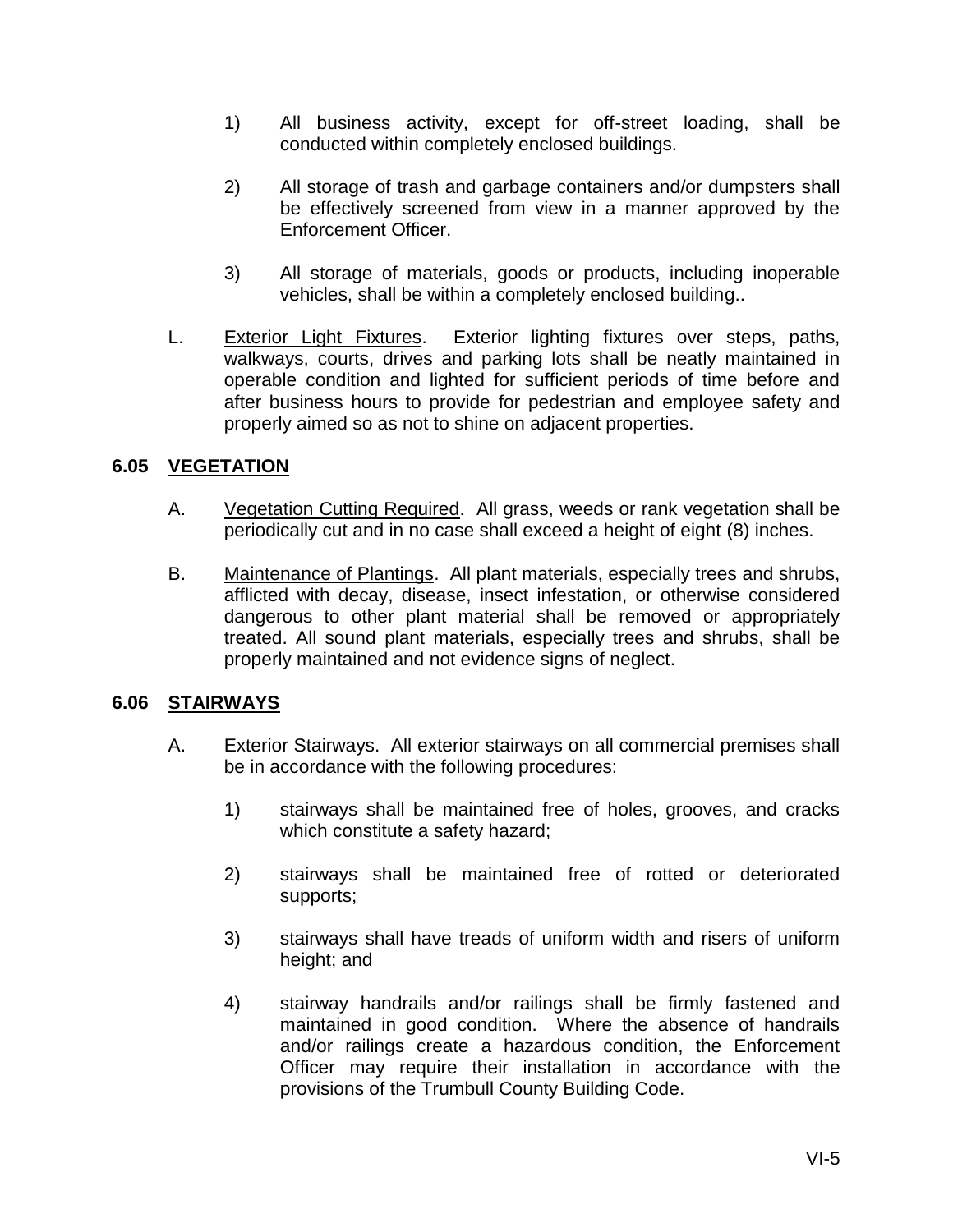# **6.07 ACCESSORY STRUCTURES**

A. Accessory Structures. All structures accessory to commercial use, including signs and detached storage buildings, shall be maintained structurally sound, neatly maintained, and in good repair or shall be razed to grade level and debris removed from the premises.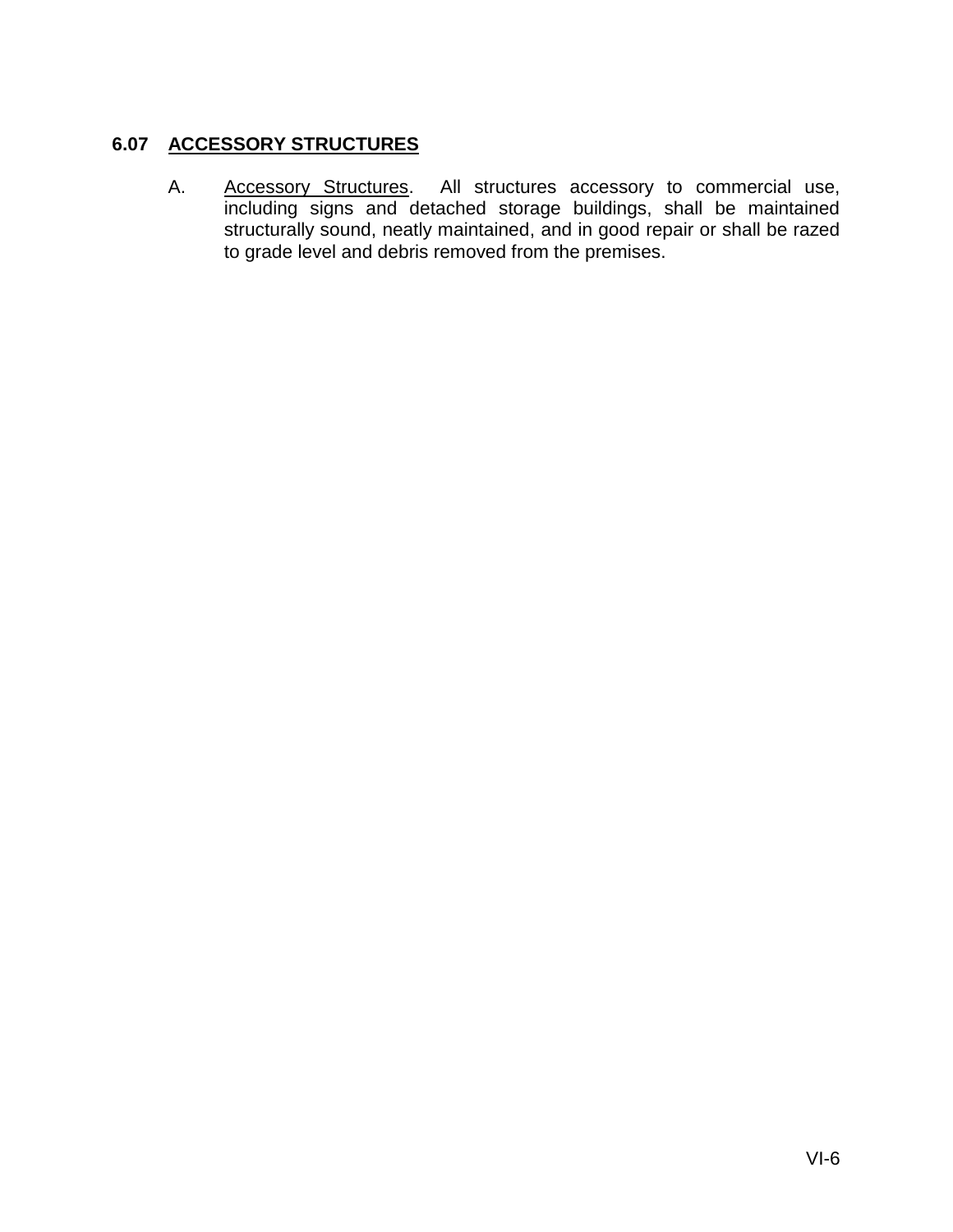# **ARTICLE VII**

#### **INDUSTRIAL EXTERIOR PROPERTY MAINTENANCE STANDARDS**

# **7.01 GENERAL PROVISIONS**

Every industrial structure and industrial use shall meet all provisions and requirements of the, building code, fire code and health ordinance applicable to the structure and its intended and present use. Where these codes require the provision of a particular facility or equipment, or where they set a structural or installation standard, such related parts of every industrial structure and industrial use shall be maintained to the minimum standard provided for in the applicable section of This Code or to the minimum standard provided for in the above codes, whichever standard is higher.

The following industrial exterior property maintenance standards are applicable to all industrial structures, industrial uses, and portions of mixed use structures which are devoted to industrial use, including all exterior and structural requirements, soundness and maintenance.

## **7.02 STRUCTURAL SOUNDNESS AND MAINTENANCE OF INDUSTRIAL STRUCTURES**

Every foundation, floor, wall, ceiling and roof of every industrial structure shall be so constructed and maintained and be kept in good repair and in safe condition so as to make all interior areas weather-tight, water-tight, rodent proof and so as to be fit for human use and so as to not adversely affect the neighborhood in which they are located. Good repair, maintenance and safe condition shall include but is not limited to the following.

- A. Foundations. Foundations shall support the building at all points and shall be free of all holes and cracks which admit rodents, water or dampness to the interior of the building or lessen the capability of the foundation to support the building.
- B. Exterior Walls and Surfaces. Exterior walls and other exterior surface materials shall be free of holes, cracks, loose or rotting boards and timbers or any other condition which might admit rodents, rain or dampness to the interior of the building.
- C. Windows. Windows shall be fully supplied with window glass or an approved substitute which is glazed and is without open cracks or holes, shall have sashes in good condition which fit within frames, and maintained so as to exclude adverse weather elements from entering the structure.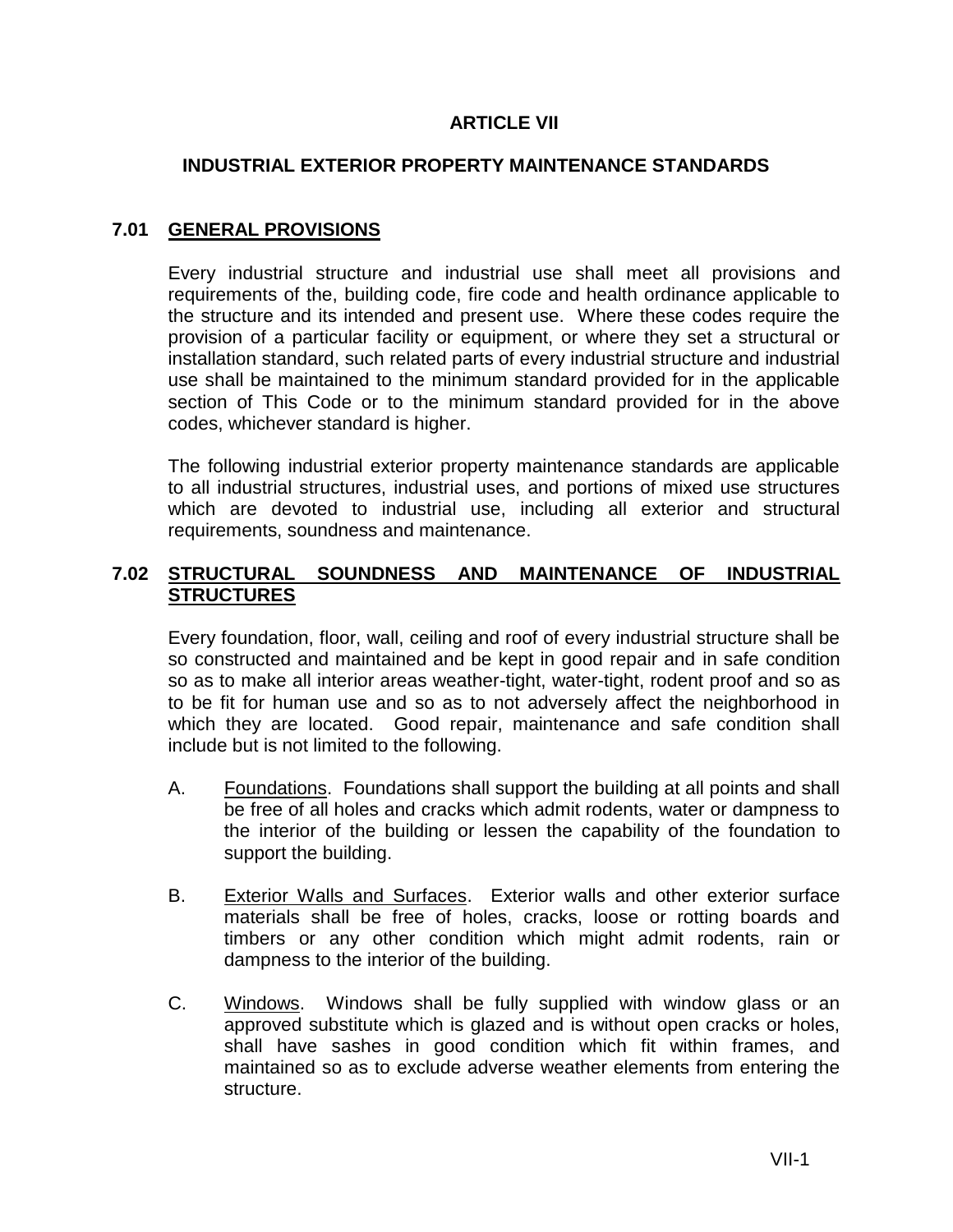- D. Exterior Doors. Doors shall be maintained so as to be structurally sound, fit within frames so as to be weatherproof, windproof, and water-proof and be provided with door hinges and door latches which are in good working condition.
- E. Roof. Roof members, covering and flashing shall be structurally sound and tight so as to prevent the entrance of moisture and be maintained by renewal, repair, waterproofing or other suitable means. Roof drainage shall be adequate to prevent rain water from causing dampness in the interior portion of the building.
- F. Gutters. Rain gutters, downspouts, leaders or other means of water diversion shall be provided to collect/conduct and discharge all water from the roof and maintained so as not to leak or cause dampness in the walls, ceiling, or basements or adversely affect adjacent properties.
- G. Chimneys. Chimneys shall be free of cracks, holes or missing portions and maintained in sound condition.
- H. Structural Member. Any structural member of a structure which has become deteriorated or damaged to the extent that it does not serve the purpose as originally intended shall be renewed, restored, repaired, or replaced as is necessary to serve the purpose as originally intended.
- I. Exterior Surface. Except for materials that have been designed or manufactured to remain untreated, all exterior wood, composition or metal surfaces shall be protected from the elements by paint or other protective covering. Surfaces shall be maintained so as to be kept clean and free of flaking, loose or peeling paint or covering.
- J. Decorative Features. All cornices, entablatures, bell courses, corbels, terracotta trim, wall facings, and similar decorative features shall be maintained in good repair with proper anchorage and in a safe condition.

# **7.03 PAINT AND COATING MATERIALS**

All paint and other coating materials shall be free of any lead. These materials shall also be free of dangerous substances banned from general use by authorized federal, state, county, or local regulatory agencies for health and safety reasons.

# **7.04 EXTERIOR PROPERTY AND STRUCTURE EXTERIORS**

All buildings and the exterior of all premises shall be properly maintained to achieve a presentable appearance and to avoid blighting effects and hazardous conditions.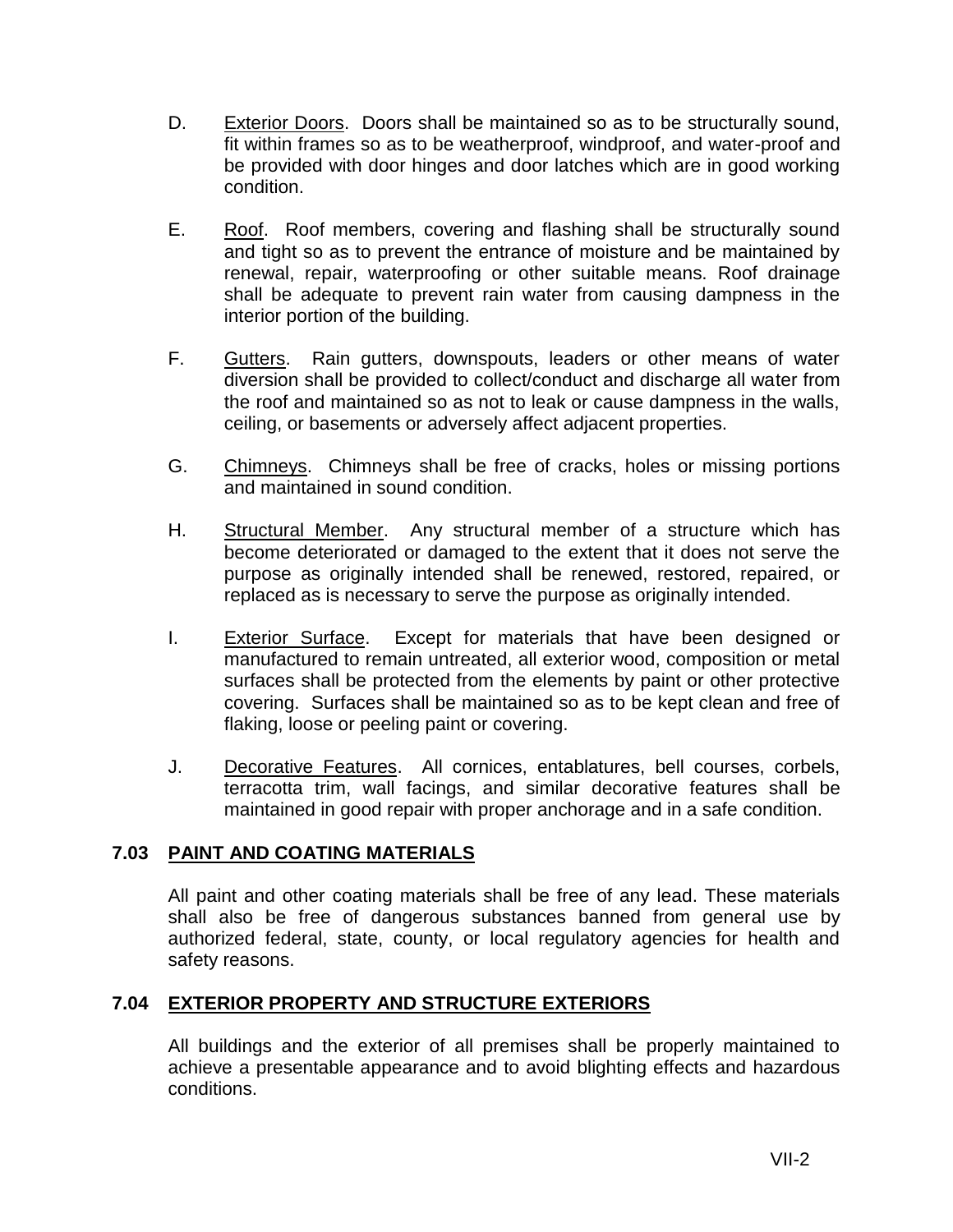- A. Exterior Space. The exterior open space around each structure shall be maintained or so improved so as to provide for:
	- 1) The immediate diversion of water away from buildings and proper drainage of the lot;
	- 2) Grass, plantings or other suitable ground cover to prevent soil erosion which is or may become detrimental to the structures, lot use or adjacent lots and structures; and
	- 3) Yard-walks, parking areas, driveways and exterior steps which are of a permanently hard, dust free surface of sound construction and properly maintained.
- B. Maintenance. The exterior of all premises and every structure thereon including but not limited to walls, roofs, cornices, chimneys, drains, towers, fire escapes, stairs, fronts, signs, windows, doors, awnings, marquees, and all surface thereof, shall be maintained so as to avoid any blighting effects on neighboring properties and shall be painted or protected where necessary for the purpose of preservation.

All canopies, marquees, signs, awnings, exterior stairways, fire escapes, standpipes, exhaust ducts, and similar overhanging extensions, including their supporting structures where exposed to public view, shall be maintained in good condition and shall not show evidence of ripping, tearing, or deterioration. .

- C. Fences and Walls. All fences, retaining walls, or similar structures shall be anchored firmly in the ground, shall be constructed in a workmanlike manner and maintained in that same manner so that such approved fences, retaining walls, or similar structures shall always be in the state of good structural repair. If any fence, retaining wall, or similar structure is found not to be in the state of good structural repair, it shall be removed, replaced, or repaired as required. Except when constructed of materials that have been designed or manufactured to remain untreated, all fences shall be treated periodically with paint or chemicals, so as to retard deterioration.
- D. Yards. All yards, courts, and lots shall be kept free of noxious weeds, overgrown grasses, debris and other materials which may cause a fire, health, safety hazard, or general unsightliness.
- E. Hazards. Hazards and unsanitary conditions shall be eliminated.
- F. Occupancy. No temporary buildings, trailers, recreational vehicles, tents, or garages shall be used temporarily or permanently as a residence in the course of construction.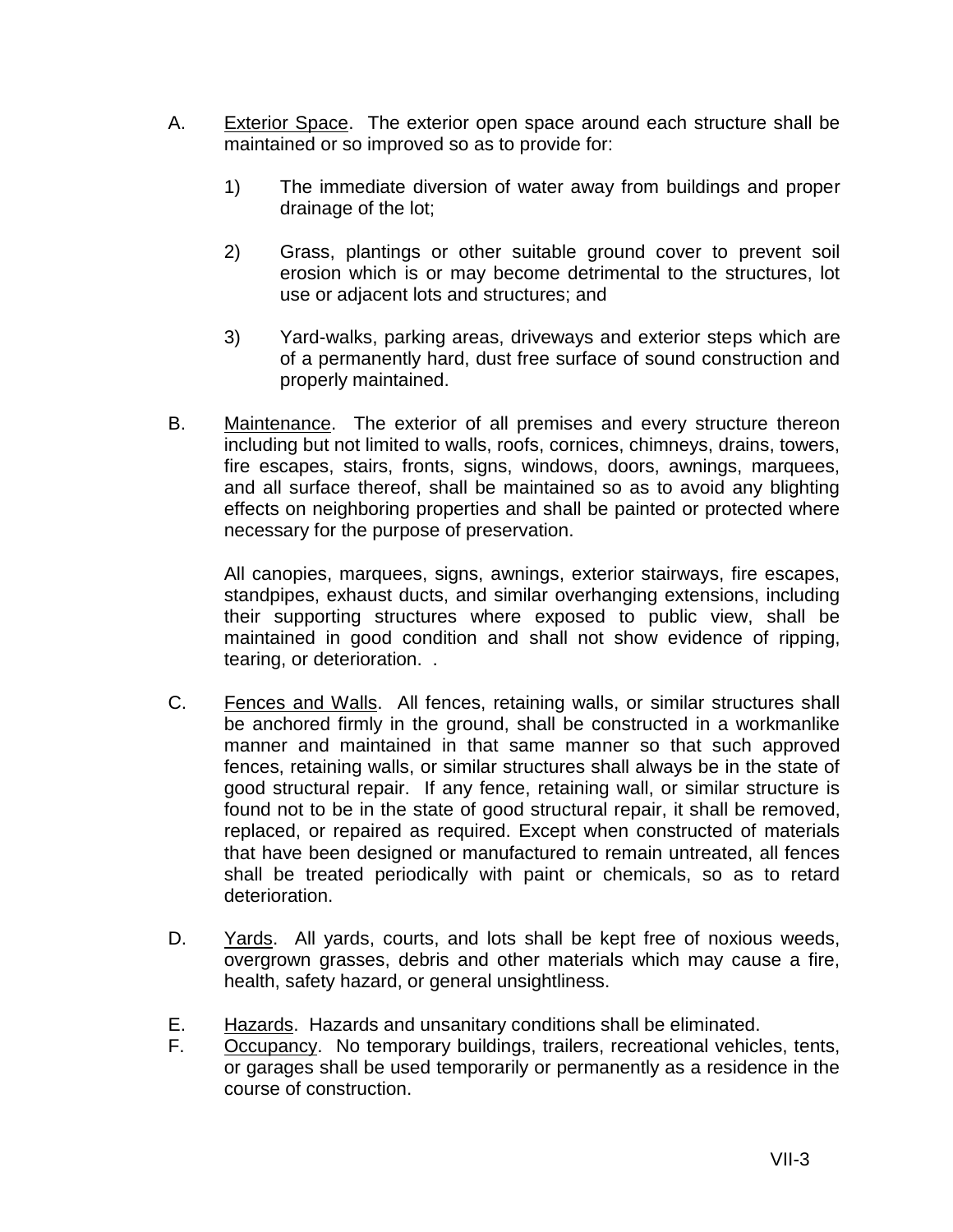- G. Drainage. All portions of all premises shall be so graded that there is no pooling of water or recurrent entrance of water into any part of any building except when such pooling or retention of water is part of a plan approved by the County Engineer. All condensate and waste cooling water shall be appropriately discharged into an approved drainage system.
- H. Drainage Swales. Swales are to be maintained by the owners of the parcels on which they are located, and at no time will anyone plant trees and/or shrubs or discharge, empty, or place any material fill or waste into any swale so as to impede or divert drainage flow. Small swales can be mowed as part of the yard. Larger swales in meadow situations should be mowed less frequently in order to allow grasses to grow taller to retard runoff and prevent erosion. Swales in woodland areas should be left in their natural condition leaving the understory growth to retard runoff and prevent erosion.
- I. Junk, Inoperable or Unlicensed Vehicle. No junk, inoperable, or unlicensed vehicle shall be located on any industrial property, except when stored within a completely enclosed.
- J. Traffic Markings. All traffic markings such as directional arrows, lane division lines, parking space lines, stop signs, etc., shall be maintained so as to be clearly visible and easily recognized.
- K. Conduct of Business.
	- 1) All business activity, except for off-street loading, shall be conducted within completely enclosed buildings.
	- 2) All storage of trash and garbage containers and/or dumpsters shall be effectively screened from view in a manner approved by the Enforcement Officer.
	- 3) All storage of materials, goods or products, including inoperable vehicles, shall be within a completely enclosed building..
- L. Exterior Light Fixtures. Exterior lighting fixtures over steps, paths, walkways, courts, drives and parking lots shall be neatly maintained in operable condition and lighted for sufficient periods of time before and after working hours to provide for pedestrian and employee safety and properly aimed so as not to shine on adjacent properties.

# **7.05 VEGETATION**